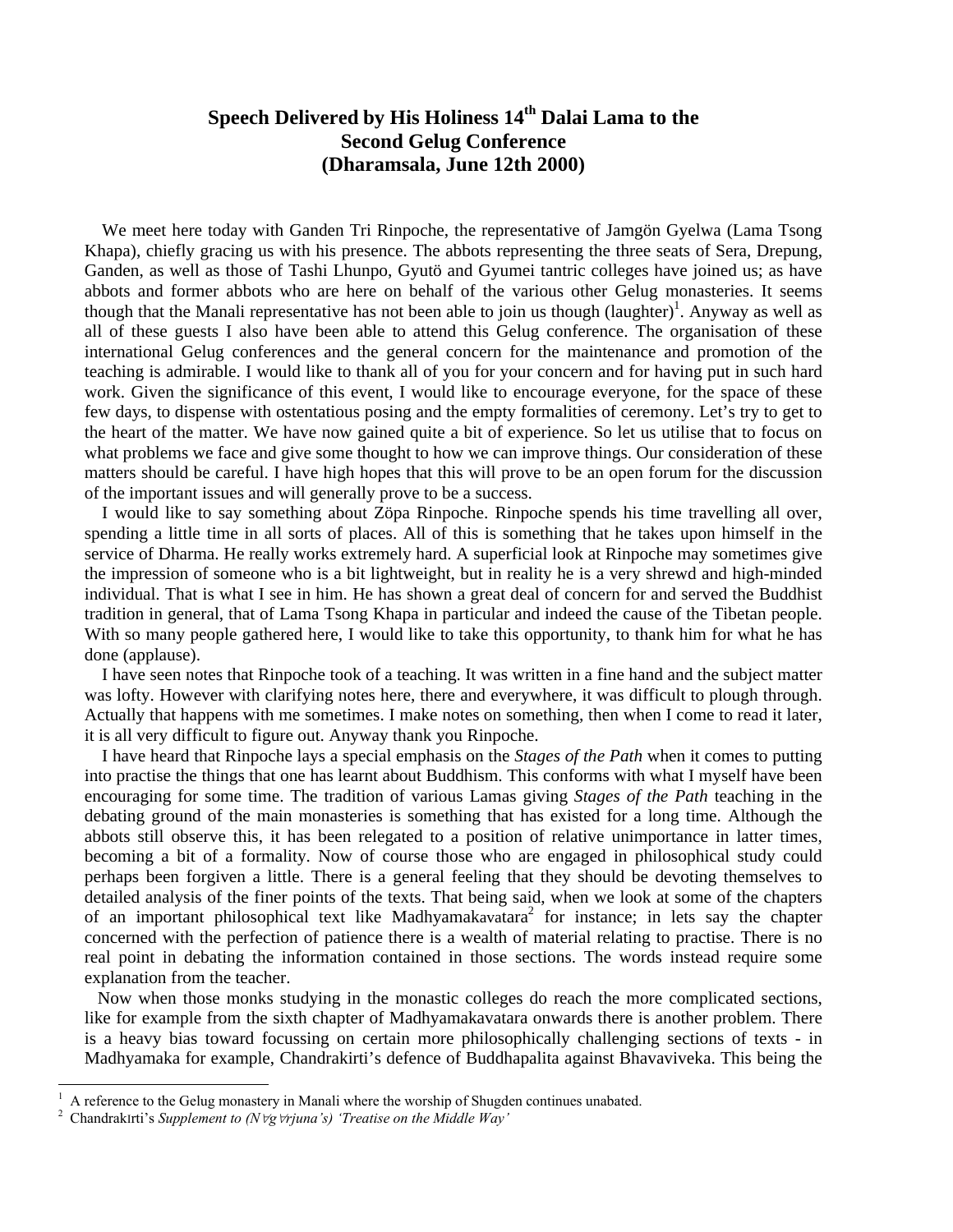case the students often don't get a clear presentation of the text as a coherent whole and subsequently can't see it that way themselves. It is quite possible that this is having a detrimental effect; that this contributes to the real import of the text not making an impact upon their minds and consequentially there being a lack of integration. All of these points relate to the approach that Rinpoche encourages. Let me give you an illustration of this lack of integration. Some time ago I met the director of a Dharma centre in America. This person spoke to me, initially a little reticently about their original plan to have a monk at their centre because they initially lacked anyone who was ordained. The person eventually started to be more open about what had transpired. Apparently a Geshe from Sera Je went there. After him there was a new Geshe, someone from Gomang I believe. The centre made all the arrangements for getting him there. There was quite a bit of work involved in acquiring the necessary visa to stay and the Green Card, to work. So the centre therefore took it upon itself to organise all of this. Once everything had been settled and he was firmly ensconced there, one day he said that a relation of his had arrived and that he must go to meet them. They never heard from him again and there was no way to find him. Such a disgraceful way to act! Now if it was the case that some circumstance had arisen whereby the person was not able to work at the centre, the very least they could have down was to clarify the situation and apologise. But to run off, without so much as a by your leave. Someone who bears the title of Geshe acting in such a way is just scandalous. Why do such things happen? It is because the individual has not been able to bring their book learning into their everyday life, practising what they have learnt. It all goes back to what the Kadam Lamas used to say. In answer to the question as to whether there should be any disparity between one's own temperament and the Dharma ideals they said that there should not. That one should not allow for any discrepancy. What one has to aim for is to create a harmony between one's mind and the Dharma through continued and regular exposure to the *Stages of the Path*. If one's exposure is only desultory and erratic one can not hope for it to be effective. Just as an irregular dependence upon a particular medicine is not going to prove effective for a person who is chronically ill. It seems that for some then the subtle analysis of philosophical issues does not help to change their character. I suspect that this is what's to blame for a lot of the rot that sets in.

 As there is already the tradition of the Abbot in the larger monasteries giving *Stages of the Path* teachings, the significance of what is taught should be emphasised and the exercise undertaken with conscientiousness. However what is even more important is how the daily classes on textual analyses are conducted. For example with a work such as Gyeltsab Je's Prajnaparamita commentary (Namshei Nying Gyen), the author continuously links the material to the *Stages of the Path*. Now when dealing with texts like Lama Tsong Khapa's commentary to Madhyamakavatara (Uma Gongpa Rabsel) or his Exposition of Definitive and Interpretive Teachings (Drang Nge Legshey Nyingpo) the same is true. What these works themselves make perfectly clear is that it should be for the sake of controlling one's own mind that they should be studied. It must therefore be stressed that the authors did not compose them merely as some sort of intellectual exercise. The real point of these texts - that is to say their use as a means to affect some real change in the mind - needs to be emphasised. The very fact that we are still aware of who Lama Tsong Khapa was is due to his having engaged in a practise which incorporated the stages of study, contemplation and meditation in a single-pointed quest for the development of intellectual and experiential insight. Then it was this practise that, even on the level of ordinary appearances, yielded his attainment of realisation. It is because he really put into practise the material that he studied. It is not merely due to his intellectual achievements that he is celebrated even today. It is incredibly important to consider these points.

 There was an idea that I had about having a Gelug Prayer (Mönlam) festival in Bodh Gaya that I happened to mention to Tri Rinpoche. Of course there is the danger of this being seen as something engaged in just to provide some material benefit. But anyway, we can see for example how, due to the efforts of Penor Rinpoche, there is a (Nyingma) festival that has become quite an affair and lots of accommodation for the participating monks has been built. Bodh Gaya is of course a very holy place, but there is nothing going on there all the year round. My mention of it was only in terms of discussing its feasibility. I was not giving some definitive pronouncement on it. If the Gelug could have something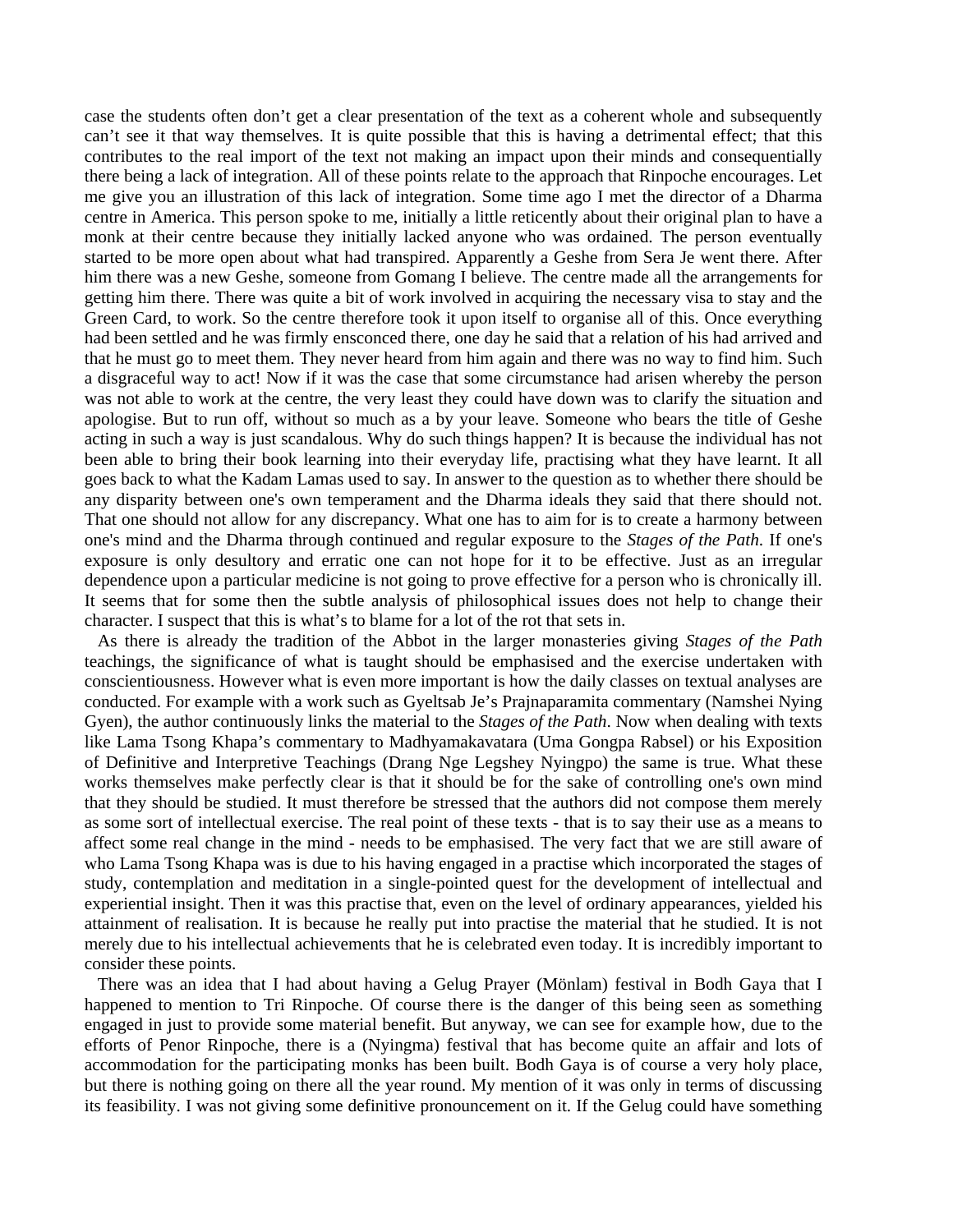there regularly, something like what the Nyingma and others organise at present, the accommodation is more or less already there. We are all followers of the same teacher after all. The facilities in Bodh Gaya seem to improve yearly and I believe that things could come together to make it successful. One could count on three, four or five thousand monks from Sera, Ganden and Drepung.

I think that Tri Rinpoche's idea though is also a good one<sup>3</sup>. There is a place between Mundgod and Bylakuppe, the name of which escapes me. I think it must be the place situated on a hill that is being referred to. If this could be organised, yes, it would be good to start up some institute there. I'm not sure whether the students would actually want to stay there though, being as it is neither part of one monastery nor the other. Anyway these are things which can be considered. It is not up to me to decide.

 Now it is about six hundred years since Lama Tsong Khapa lived in Tibet. About three hundred years earlier, Dipamkara Atisha founded the great Kadam tradition. It was this school that Lama Tsong Khapa used as his foundation. He started a tradition that emphasised tantric study that concentrated on practices of the three deities, Guhyasamaja, Heruka Chakrasamvara and Yamantaka.

"May this tradition of the Conqueror, Losang Dragpa,

That teaches the outward, calm and controlled demeanour of the hearer,

And the internal poise associated with the two stages of the yogic practitioner,

And adopts both Sutra and Tantra as mutually complementary paths flourish."

And as to what is achieved through the adoption of such a practice, we have the words:

"May this tradition of the Conqueror, Losang Dragpa

That takes the emptiness explained in the Causal Vehicle (sutra),

And the great bliss that is achieved through the Resultant Means (tantra),

Conjoined with the essence of the collection of eighty-four thousand teachings flourish."<sup>4</sup>

Having all of these features then, this doctrine is a consummate one. It incorporates study, contemplation and meditation in balanced, equal measure and this is what makes it so remarkable. When it comes to detailed study of the great texts, it is the Sakya and Gelug systems which are the most developed. Of course it would be correct to say that the Gelug tradition is in reality derived from the Sakya. That being said, we could probably judge the Gelug commentarial elucidations to be the most profound and the best. All of the Tibetan traditions attempt to engage in a practice that has appreciation of emptiness, but also the interdependence of phenomena. But when it comes down to a coherent exposition of how those two are inter-linked, it is the presentations of Lama Tsong Khapa that stand out. In the Dzogchen tradition, we find a special treatment of the emptiness component within the unified view. The same can be said about the treatment in the Highest Yoga Tantra. However, explaining exactly how the interdependence of things – how they are on the level of appearances – can itself be used as a reason to establish their ultimate, empty nature, is something peculiar to the works of Lama Tsong Khapa. This was not a case of Je Rinpoche having been innovative and creating something new. Now it is possible that subsequent figures within the Gelug might be open to the charge of introducing new ideas. But this is not so with Je Rinpoche. The way that he explains things is just like we find in Buddapalita, the Auto Commentary to Madhyamakavatara and Prasannapada<sup>5</sup>. His works represent a simplification and clarification of the philosophy set out in those works, but it is the same view, not something new. I feel that if the original teachers were here now, if

<sup>4</sup> From the prayer *Lozang Gyeltenma* by Tsunpa Könchog Tenpai Drönmei

<sup>3</sup> Apparently to set up an alternative venue for a Gelug prayer festival in the South of India, that could also act as a place of study. 4

The first of these texts is by the author of the same name. The latter two are by ChandrakΛrti. The third text is the *Clear Words* (Madhyamaka) commentary.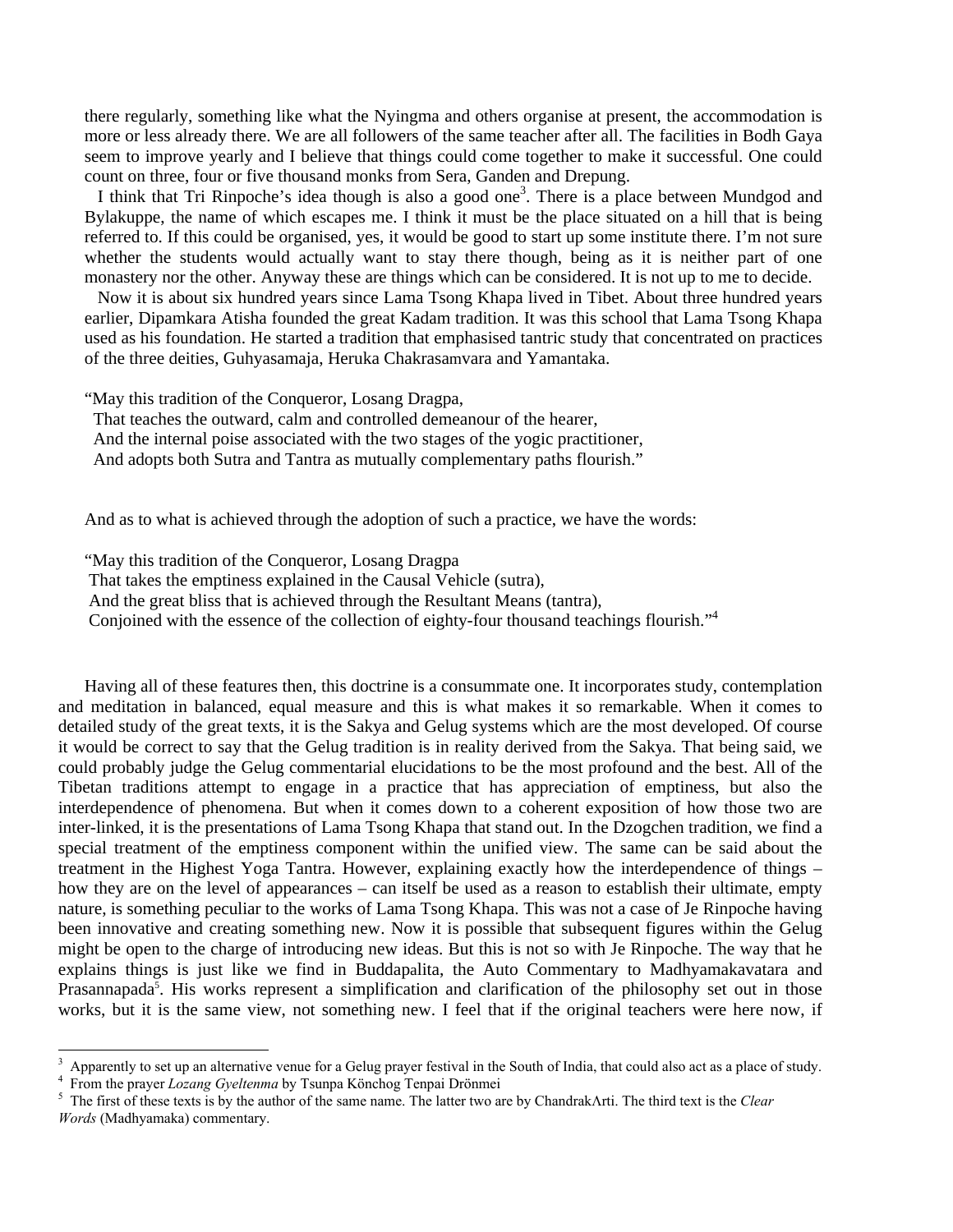Chandrakirti, Buddapalita and their master Nagarjuna were here now they would express their wholehearted agreement and satisfaction with the way that Je Rinpoche explained things. His works on the middle way are an encapsulation of the view of Nagarjuna, Aryadeva and particularly of Chandrakirti. The original texts, for example Prasannapada is very bulky. But Je Rinpoche's commentary is brief in comparison. This is only a contraction of the words though. Indeed when we read through Buddapalita, we can sometimes actually get the feeling that it is one of Je Rinpoche's works that we have. This is a special feature, something that really distinguishes these works from others. If we look at another of Je Rinpoche's works, something like his *Golden Rosary of Eloquence*, we see his brilliance really shining through in his ability to survey and summarise the whole Indian Prajñaparamita commentarial tradition. The profundity of these works is such that they really are a delight for those well versed in the subjects. That is what lies at the heart of this tradition.

 Then on the Tantric side there are the three main deities, Guhyasamaja, Heruka Chakrasamvara and Yamantaka as well as Kalachakra. Of those it is Guhyasamaja that is the chief. There is a saying in the Gelug;

 'If one is on the move it is Guhyasamaja. If one is still, it is Guhyasamaja. If one is meditating, it should be upon Guhyasamaja'.

 So whether one is engaged in study or practice, Guhyasamaja should be one's focus. It is very significant that if we look at the eighteen volumes that comprise Je Rinpoche's collected works, we find that five volumes of them are devoted solely to Guhyasamaja. So this tradition of practise of Guhyasamaja has been passed down through Je Rinpoche and his main disciples, via Jetsun Sherab Senge $<sup>6</sup>$  and occupies an exceedingly important position in the Gelug. Je Rinpoche used the earlier</sup> Kadam as his foundation and supplemented that with an emphasis upon the study and practice of Guhyasamaja and this is how the tradition has remained for the past six hundred years. That the insights of earlier spiritual figures have been handed down to us by means of this tradition and thus continue to the present day is something that is very laudable.

 Now if we look at the institutions of study in the Gelug that have played a major role in the upholding of traditions; the most important ones in the central area of Tibet have been Sera, Drepung, Ganden and Tashi Lhunpo. In the Amdo (and Kham) areas it was mainly Tashi Khyil. Now Kumbum was supposed to be one of the centres of study, and it did originally produce some scholars, but later on there was not so much of note there. Mongolia we find also has given rise to a multitude of scholars, maintainers and promoters of the doctrine of Je Rinpoche. Now later, at the time of the Fifth Dalai Lama<sup>7</sup> – the Fifth became a 'Drepung Geshe' (the name applied to the throne-holder at Drepung). Anyway as that 'Drepung Geshe' assumed the reins of power in the state it represented a huge gain for the Gelug tradition (laughs). Now the Fifth himself practised both Dzogchen and the Sakya *Non-Ascertainment within Appearance and Emptiness*. Indeed it seems that in the latter part of his life his main emphasis was very much upon Dzogchen. But anyway it was still the Gelug tradition that benefited most from him and particularly Drepung monastery. The Fifth Dalai Lama's regent, Sangye Gyatso is said also to have wanted to improve things at Sera monastery, but didn't get time. So Sera lost out, didn't it? (laughs).

 Anyway the seats of learning have continued to produce scholars and maintainers of the teachings. As to the monk populations of those monasteries – there was supposed to be 7,700 at Drepung. Actually it was probably more like eight thousand. According to Loseling ex-abbot Pema Gyeltsen there were some five thousand at Loseling alone. But he would go on to say that of those only about a thousand were genuinely studying. So what about the other four thousand? Probably they just wandered around, wasting time, not studying. This also was during a period when Gen Pema Gyeltsen (as the abbot) had tightened things up and the education was going well. But even by his estimates, there were no more than a thousand monks seriously engaged in studying. Now what was left of those monks by the time we came into exile and they gathered at Buxa<sup>8</sup>? Well it was very sad: it was really just last remnants of what

<sup>6</sup> A direct disciple of Je Rinpoche, who was responsible for founded the Gyumei Tantric College near Lhasa.

<sup>7</sup> Lozang Ngawang Gyatso (1617- 1682)

<sup>8</sup> A place in Northern India where monks from the main centres of study etc. congregated soon after coming into exile.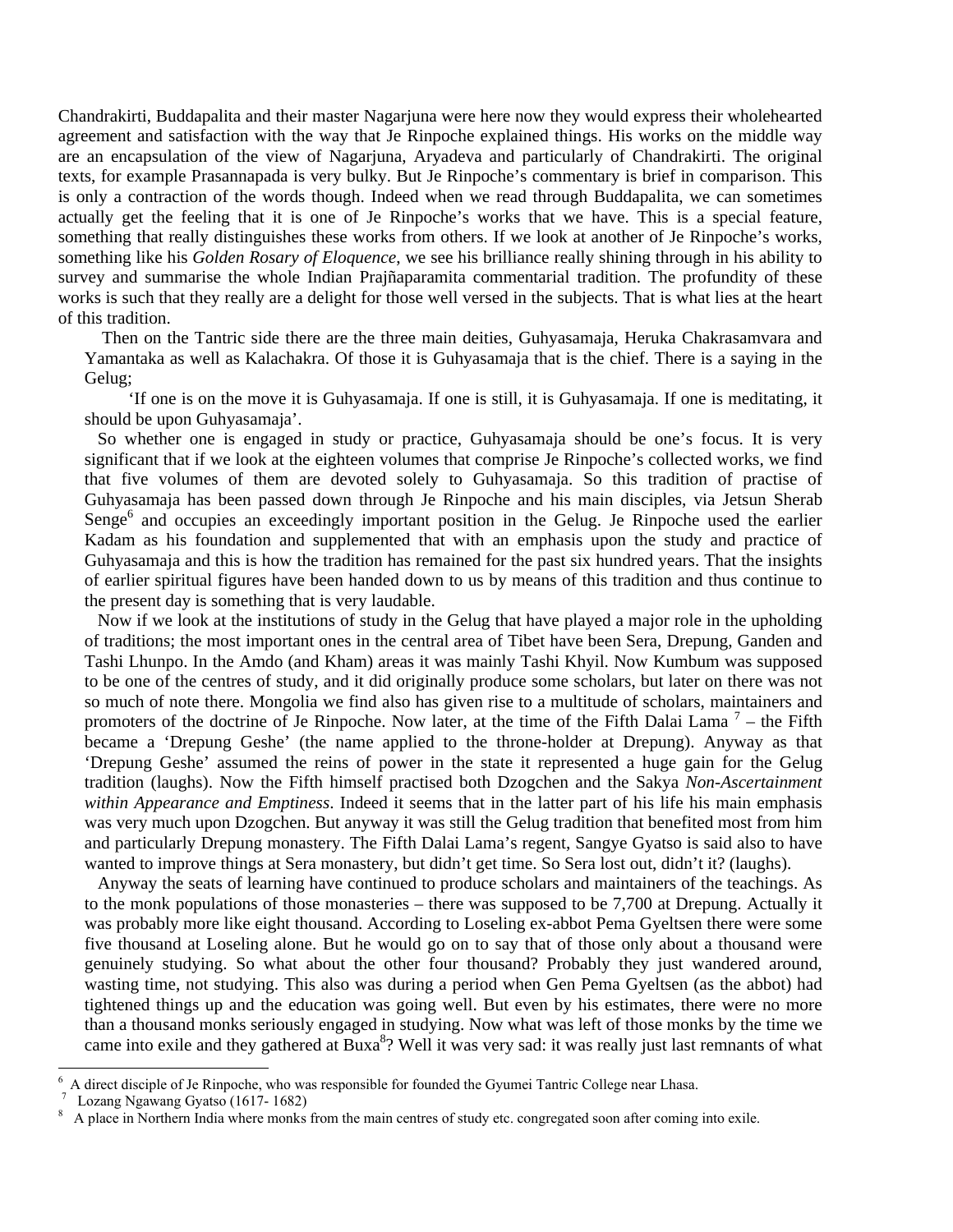there had been before. At that time though Gen Pema Gyeltsen was someone who really stood out as one who took things into his own hands. Just in terms of his approach to Dögyel for instance. For some time he was the only one - a lone voice against the worship. Even I was involved in the propitiation at the time. Ling Rinpoche did go through the motions, but in reality his involvement was reluctant. As far as Trijang Rinpoche was concerned, it was a special, personal practice and Zong Rinpoche was also similarly involved. But Pema Gyeltsen was resolutely against it. He did have one person who acted as his right-hand man at the time. That was I believe the Abbot of Shartse, who was called Gen Kharu. Anyway the monks remained in a sorry state in Buxa for some time. There were many of them who were ill. After some time I suggested that we try organising things a little. Some decided to try to organise, others were just waiting around. The conditions really were abject. There were many that were ill, it was a far-flung place. The environment was harsh and the accommodation very poor. Despite all of the difficulties, people pulled together. The thing is, they had faith and confidence in the Dalai Lama. I myself did not make it to Buxa. You were there weren't you Rinpoche? And the minister of religious affairs would visit there, the poor old man….. Everyone worked so hard. Anyway, eventually people moved to the South. The lay people worked very hard to set things up. Once the settlements were organised and the harder work was over the monks began to go down (laughs). Actually the monks originally worked very hard in the fields doing the agricultural work. When I went once there was that one Amdo monk wasn't there in Gomang? I remember that he debated on the subject of the mind-base consciousness. He put forward his argument very well and spoke in such pure Amdo tones. Later he was sent to drive the tractor and some time after that disrobed. What a waste! He was probably the only Amdoer there at the time. Later I don't know what happened to him, I didn't see him again. So at that time those who had a degree of scriptural learning found themselves slaving with agricultural work. Anyway, things gradually improved. Things actually came good for people. Finally there was a system for the newer monks to fall into and a place for them to study seriously. Most of the new monks came from Tibet. It was the large number of newcomers who provided the boost in numbers and these new people also contributed a lot in terms of work.

 Meantime the Buddhist teachings (in the form of the different traditions) and also the Bön tradition were gradually starting to make inroads into other countries of the world. The Gelug, of course, is one of these traditions that started to have an impact abroad. Now all of this has been good of course. Geshe Zöpa was amongst the very first wave of teachers to go abroad. He has been there as a monk all of this time, wearing the robes of the Buddha. He has been steadfast, seemingly changing little. This is very admirable. He and others like him have been able to be of great service to the Buddhist teaching and to the tradition of Lama Tsong Khapa in particular. As I mentioned earlier "Outwardly calm and controlled, with the demeanour of a Shravaka" he has kept pure moral discipline. As for how much internal development there has been of Bodhicitta and the two stages of Mantra practice, well let's not go in to that too much (laughs). The point is that he (and others) have displayed this pure moral discipline, which is the very foundation and root of the Buddhist tradition. They have been of service in this very practical way and have done a lot for the protection and promotion of the teachings. I would like to thank them for their behaviour and contribution.

 It has been forty-one years since we came into exile. Of that first generation to be born in exile most have themselves become parents or are even approaching middle age. Such is the nature of the passing of time. Actually that clock isn't working is it? The batteries must have run out. I wondered what it was. It said six o'clock some time ago and that is still what it says. Now if only our lives were like that: no change at all. Anyway the fact is that life continues. Things are changing moment by moment. We look at figures like Gen Pema Gyeltsen, Gen Nyima Rinpoche and great scholars and practitioners from all of the traditions. They are no longer with us. They exist only as memories for us. We may reflect upon them and their kindness, but that is as far as it can go. Now when we think about how best to honour their memory, it is clear that we must take care to preserve their legacy. I would like to encourage everyone to continue to work hard. We have to learn from experience. We must see what faults there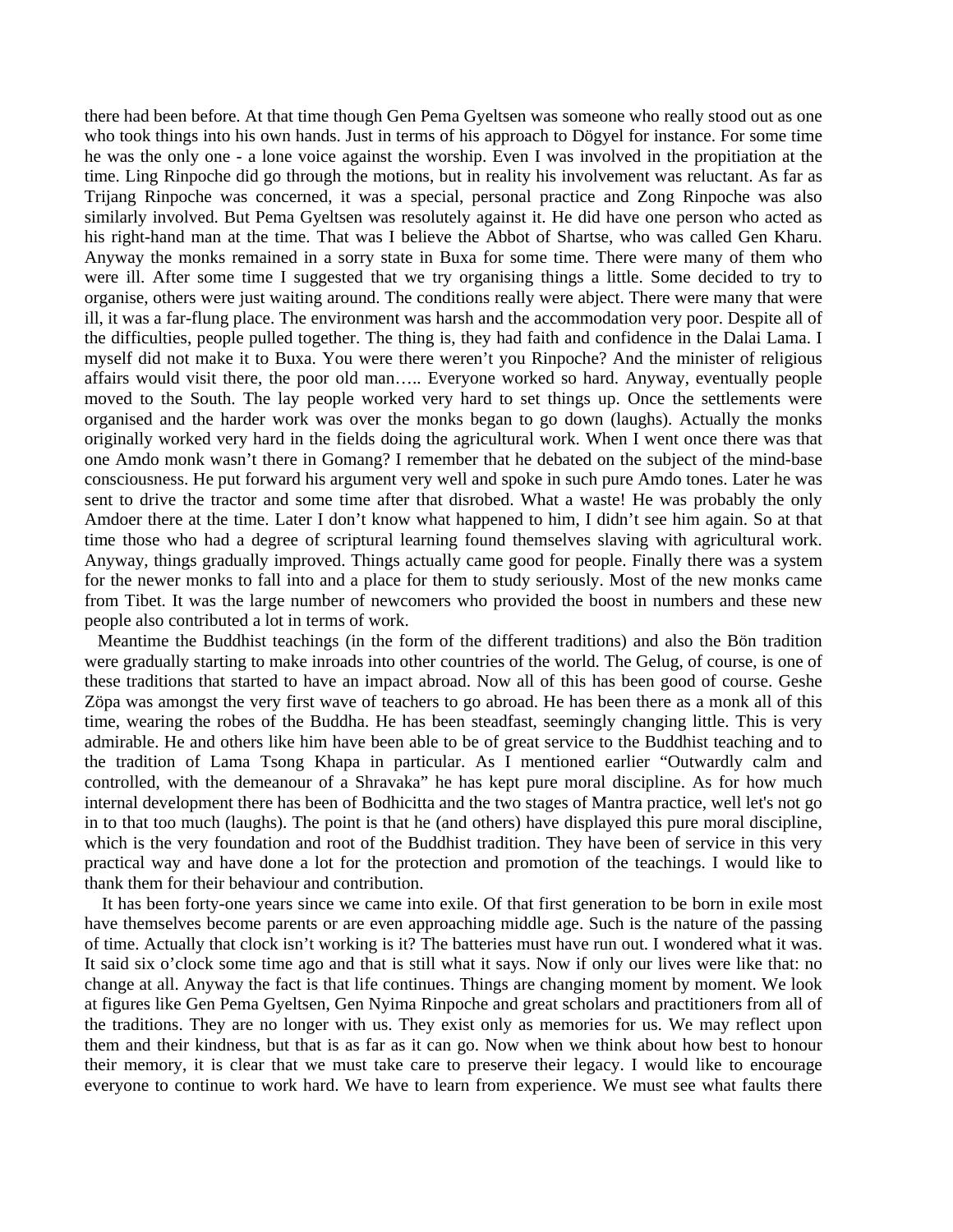are, what needs rectifying and what there is that needs to either added or dispensed with. (Break in recording)

 Now let me address the subject of Dögyel. There is a tradition amongst some of saying; 'Yes, we must follow the Dalai Lama's orders'. Now if the suggestion is that it is a case of following someone just because they are a figure of authority, I do not agree. Even when dealing with the instruction of the Buddha, we are taught not to follow it blindly. If upon investigation it turns out to be a statement that is acceptable literally, then we should act upon it. If not, then we must interpret the meaning. So if someone, without giving any thought to the reasons behind what I say, wants to follow it just because I have said it, I would tend to feel that that is neither in the spirit of the Buddhist way of doing things. It is particularly at variance with the Mahayana approach. The issue here is not just whether people should be following my instruction or not. There are reasons to be considered here. I have drawn attention to things that have been overlooked. But people must be aware of the reasons for my doing that. (Obvious break in recording)

I thought that it would be helpful to people if I were to extract relevant quotes and put them together. This whole issue is one that has dogged us for three hundred and sixty, perhaps close to four hundred years. It is not something new. I would here like to add something to what I usually say. There are some words that we find in a work by Gunthang Rinpoche called, Töpa Dön Denma (Meaningful Praise).

"Though the traditions of the father remain excellent,

At present, they are besmirched with the dark dust of pollution.

And many false spiritual guides

Lead beings to the abyss of disaster of grief."

Now when did Gunthang Rinpoche<sup>9</sup> live? He was a contemporary of Kachen Yeshe Gyeltsen<sup>10</sup>. (Break in recording).

Anyway he was a student of Könchog Jigmey Wangpo<sup>11</sup>. He in turn was a disciple of Changkya Rolpai Dorje<sup>12</sup>. Now if we look into the meaning of that quote, what do we find? "Though the traditions of the father (Je Rinpoche) remain excellent". Now this is not a reference to anyone in the Kagyu, Sakya or Nyingma traditions. It is definitely referring to some situation relating to the Gelug tradition itself. Anyway, at this time it is the likes of Chankya Rolpai Dorje, Gunthang Rinpoche, Gyalchok Kelzang Gyatso<sup>13</sup> who were the real leading lights in the Gelug tradition.

 So who is it that, in the era of the above great spiritual figures is being accused of leading people astray? It is this that I wanted to look into. This was the time when the problem with Miwang had just about settled down<sup>14</sup>. At that time there was a figure named Lelung Shaypai Dorje<sup>15</sup> He was someone of the Gelug tradition, a Drepung Lama. He reached a certain level of attainment in his tantric practices and at some point he began to teach unruly practices to his disciples in the monastery. There was some rot that set in as a result of all this. I think it was Purchog Ngawang Jampa<sup>16</sup> who criticised him. He said

<sup>9</sup> <sup>9</sup> Gunthang Könchog Tenpai Drönmei (1762 – 1823)

Yongdzin Yeshe Gyeltsen (1713 – 1793). Tutor of the Eighth Dalai Lama

<sup>11</sup> Konchog Jigmei Wangpo (1728 – 1791)

<sup>12</sup> Changkya Rolpai Dorje (1717 – 1786)

<sup>&</sup>lt;sup>13</sup> The Seventh Dalai Lama  $(1708 - 1757)$ 

<sup>&</sup>lt;sup>14</sup> The 'problem' being referred to was essentially a civil war between 1727-8. 'Miwang' was Po Lhawa Sönam Tobgyel 1689 – 1747. He was originally a minister who in this tumultuous period took control of one of the factions. The support of many different groups was enlisted in the struggle, but it is commonly thought that it chiefly boiled down to rivalry between the U and Tsang areas. Po Lha was from Tsang and was the champion of that side. Supporting it and the Panchen Lama over the Lhasa aristocrats, officials and the Seventh Dalai Lama. Po Lha was favoured by the Chinese. The Seventh Dalai Lama was exiled after the war. Po Lha ruled and brought about relative peace.

Lelung Lozang Trinlei (1697 – {approx.}1747). Note that he became the court Lama of Po Lha.

<sup>&</sup>lt;sup>16</sup> Purchog Ngawang Jampa (1682 – 1762) was another teacher of the Eighth Dalai Lama, who was from Sera Je.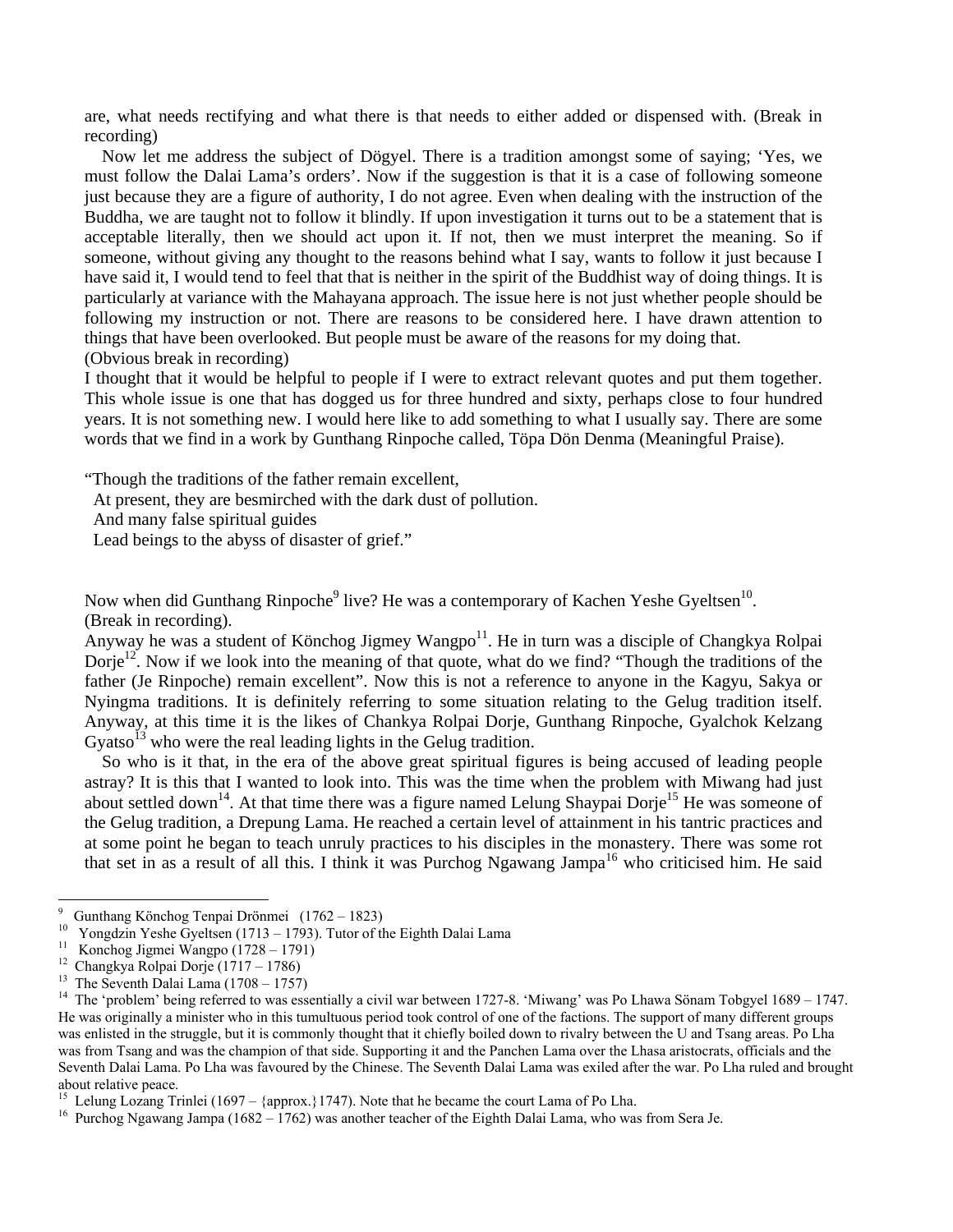that there were some during that time who, whether of not they actually had any degree of realisation, had become completely overbearing. He condemned Lelung for having sullied many of the monasteries, drawing them into things that did not concern them. This is something that appears in the biography (of Purchog Ngawang Jampa). Now it is quite possible that the above quote is related to these events.

 Alternatively, we could look at this as a reference to a different situation. We must look at what Purchog Ngawang Jampa wrote and also at the actions of Trichen Ngawang Chogden<sup>17</sup>. When we put these together with the fact that Chankya Rolpai Dorje mentions Dögyel by name and Kachen Yeshe Gyeltsen also talks of "this new spirit, this evil ghoul", there must be a strong suspicion that this is a reference to the worship of Dögyel having found its way into Tashi Lhunpo monastery. It is difficult with so few of the older generation left to consult. This matter is really worthy of a bit of research. Panchen Palden Yeshe<sup>18</sup> was a disciple of the Seventh Dalai Lama. I don't know whether that Panchen Rinpoche had any real links with Trichen Ngawang Chogden, but the actions of the latter make it clear that the worship was around<sup>19</sup> at that time. Then there are accounts of a house (associated with Dögyel) being demolished<sup>20</sup> at the time when the young Panchen Tenpai Wangchuk<sup>21</sup> was at Tashi Lhunpo. Anyway, what is clear is that when he was young, the worship had found its way into Tashi Lhunpo. I believe that it is highly unlikely that it was there at the time of Panchen Palden Yeshe. Kachen Yeshe Gyeltsen's comments go back to the time when Panchen Tenpai Nyima<sup>22</sup> was young. He refers to the worship of a new spirit at Tashi Lhunpo that was leading people astray. These references could not have been to Begtse and certainly don't refer to Palden Lhamo. I also do not believe that they refer to the protector deity Brahma<sup>23</sup> because Panchen Palden Yeshe devotes quite a lot of his writing to ritual practices relating to this protector. There has been a degree of disagreement as to whether Begtse was to be identified with Jowo Chinga or not. But whatever the case, practices relating to Begtse were already around at the time of the First Dalai Lama<sup>24</sup>. So that really must lead us to the conclusion that Kachen Yeshe Gyeltsen's reference is to Dögyel.

 So when did it start? If we look at the quote by Kachen Yeshe Gyeltsen, it seems likely that the corruption began at Tashi Lhunpo. If we look at what Purchog Ngawang Jampa says though, the suggestion is of the tradition first occurring in Ganden. Initially however there was absolutely no such ritual surrounding propitiation of such a worldly spirit. If you look at Je Rinpoche's birth-deity<sup>25</sup>, Machen Pomra, even temples and practices relating to this deity had to be outside and were not allowed within the confines of Ganden monastery. It was later on though that these things crept in. By the time of Purchog Ngawang Jampa, he is blaming the proliferation in some quarters of a wholehearted devotion to Dögyel for various problems relating to education in Ganden. Likewise if we put together what is said in the biographies of Trichen Ngawang Chogden and Chankya Rolpai Dorje, it is clear what the references are to. So maybe the words composed by Gungthang Rinpoche are directed to all of this. It is something that is worthy of some historical research. It seems that this is the more likely explanation.

 Now some suggest that it was Pabongkha Rinpoche who was responsible for popularising the propitiation in the main monasteries (and use this as a justification). This also needs to be looked into. When exactly is it that he is supposed to have done this? Was it meant to be in the latter half of his life? If the suggestion is that it was in the earlier part of his life, we find for example in Trijang Rinpoche's biography an account of something that occurred when he was very young. He spoke of a time when he

<sup>&</sup>lt;sup>17</sup> Trichen Ngawang Chogden – was the fifty-fourth Ganden Throne-Holder and the tutor of the Seventh Dalai Lama.<br><sup>18</sup> Panchen Palden Vesbe (1738 – 1780). There are three different systems of calculating bow many Panchen

Panchen Palden Yeshe (1738 – 1780). There are three different systems of calculating how many Panchen Rinpoches there have According to the two most common ones today, this was either the third of the sixth Panchen Lama.

<sup>&</sup>lt;sup>19</sup> Trichen Ngawang Chogden acted against the worship of Dögyel, having a propitiation house demolished, statues removed and banning the worship in Ganden monastery.

<sup>&</sup>lt;sup>20</sup> The exact circumstances and location of events here is not clear to me.

<sup>&</sup>lt;sup>21</sup> Panchen Tenpai Wangchuck (1855 - 1882) was either the fifth or the eighth Panchen Lama.

<sup>&</sup>lt;sup>22</sup> Panchen Tenpai Nyima (1782 – 1853) was either the fourth or the seventh Panchen Lama.

<sup>&</sup>lt;sup>23</sup> These three are other tutelary deities found within the Gelug tradition.

<sup>&</sup>lt;sup>24</sup> Gyelwang Gendun Drub (1391 – 1474).

<sup>&</sup>lt;sup>25</sup> This is a form of guardian deity associated with people, the identity of which is decided by which day one was born on.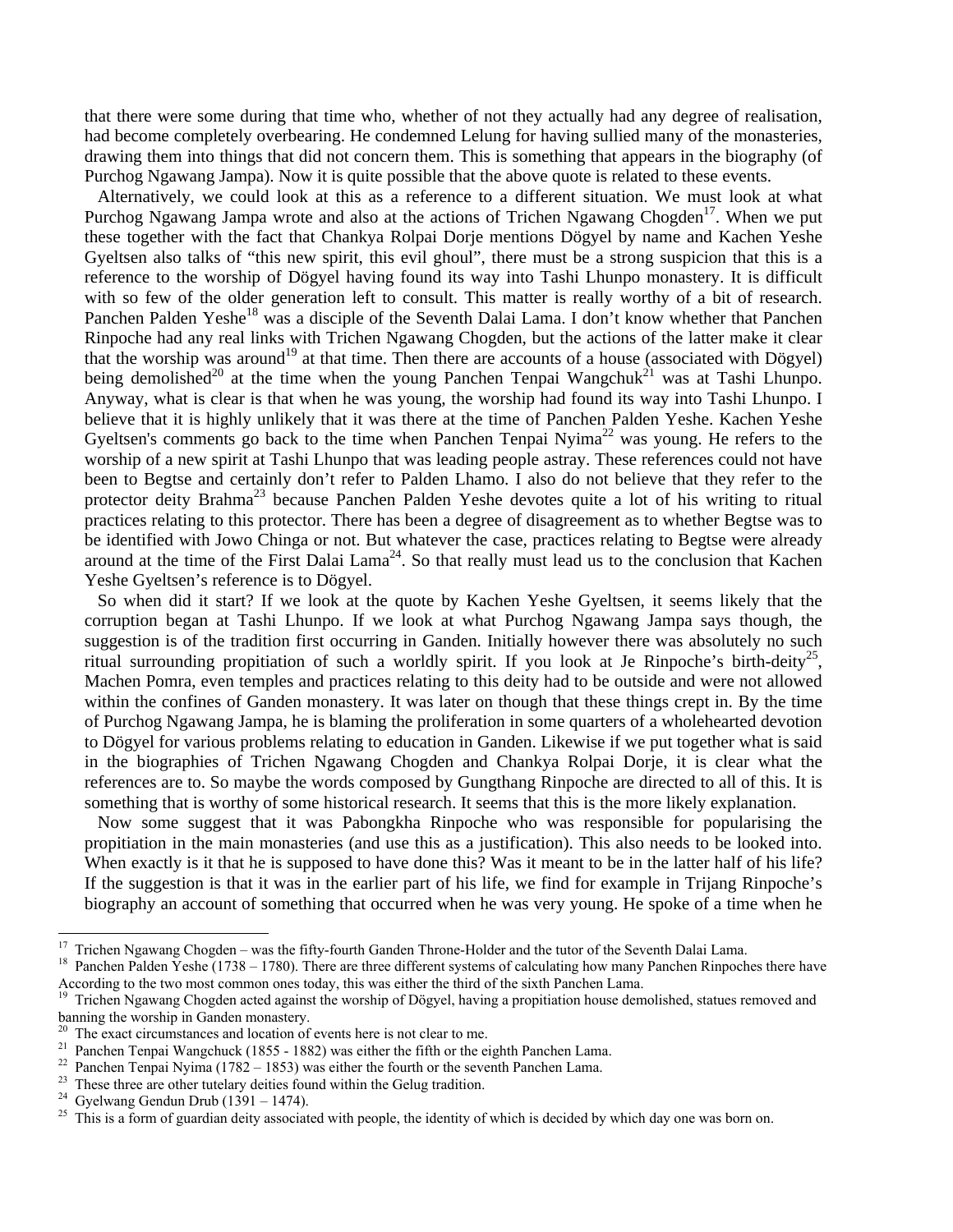was at Chusang (in Tibet). Pabongkha Rinpoche was also there at the time and he had just completed a *Secret Hayagriva* retreat. Trijang Rinpoche recalls him distributing lots of red pills after that retreat. So anyway, in the earlier part of his life he was practising in a non-sectarian way. He also took teachings on the *Sangwa Gyachen* and also gave the *Dojoi Bumsang* empowerment. Now the latter of these is a thoroughly Nyingma teaching. *Sangwa Gyachen* on the other hand is not teaching that either the Nyingma or Gelug lay exclusive claim to. Whatever the case, the fact that Pabongkha Rinpoche was, during the earlier part of his life, practising in a non-sectarian fashion is quite clear. It was only after his involvement with Dögyel began that his rejection of the Nyingma came about. The question that we must ask ourselves is what effect his involvement with Dögyel had upon his work and achievements. Was it something that did more harm or good? Think about it. During the earlier part of his life the Thirteenth Dalai Lama<sup>26</sup> really had a special place and high hopes for Pabongkha Rinpoche. Later on though, Pabongkha became the object of his criticism. Some might have us believe that it was jealousy that was responsible for this. However in reality it is clear that it is the Dögyel issue that was the root of the problem. So did Pabongkha's involvement aid or hinder what he was trying to achieve? This is the crux of the matter. Now of all of Pabongkha Rinpoche's disciples, Trijang Rinpoche can really be seen as the main one and his real spiritual heir. There are those who suggest that because these two obviously pushed the worship of Dögyel that its importance is unquestionable and that therefore it is fitting that others should also get involved in it - that the worship is validated by those two figures' association with it. To listen to these people you would get the impression that their worship of Dögyel was the most important thing that these two did in their lives; their main contribution. That is ridiculous, it was not like that at all. One just has to look at the works that they composed, like the *Stages of the Path* by Pabongkha or that of Trijang Rinpoche. They were really both masters of and heirs to that tradition. I took many *Stages of the Path* teachings from Trijang Rinpoche. It was quite evident that there was something quite distinct in his way of explaining, something very special about it. In terms of Tantra as well he was a master, particularly of Heruka Chakrasamvara, and that he was a great yogi is a generally accepted fact. So the real contribution and achievement of both of these two figures was in terms of their mastery of the *Stages of the Path*, *Mind Training* and Heruka practise. Dögyel was only ever a secondary thing.

 There is another issue at question here. Even if something is or was performed by great spiritual teachers of the past, if it goes against the general spirit of the teachings, it should be discarded. This is a point that Je Rinpoche made again and again, saying that "The purpose of having personal advice instruction is to have a digestible abridgement (of the teachings). One should never forsake the essential meaning of the great texts<sup>"27</sup>. What I have been saying comes back to this point. Some make out as though they have some secret personal instruction. Who was superior to Nagarjuna and Asanga or each of their spiritual sons when it came to composing abridged instruction of the teachings? Now if that is the case, when someone comes along and suggests that there was some other instruction, distinct and different from them, one really has to consider whether that isn't something that one should be wary of. Personal instruction traditions are there to help us gain understanding of the great texts. They should be helping us to comprehend what the final intention behind what the Buddha taught was. They should not be going against that or causing harm. These are the types of things that we have to reflect upon. Personal instruction traditions are meant to help us get to the heart of the matter, help us to understand easily the meaning of the teachings. For example the Abhisamayalankara<sup>28</sup> is counted as a personal instruction in the sense of it being something which is there to help us fathom the meaning of the Buddha's teaching. It is not meant to be offering us some instruction distinct from that.

 My position on Vajrayogini is also related to these matters. I cannot accept what some say. Namely that Vajrayogini was the main and clandestine practice of Je Rinpoche. It is not as though I do not have any faith in Vajrayogini. I do Vajrayogini practice, I do the Heruka body mandala practice and they go

 $^{26}$  Gyelwang Tubten Gyatso (1876–1933)<br><sup>27</sup> This seems to be a naranhreso of some a

<sup>&</sup>lt;sup>27</sup> This seems to be a paraphrase of some advice given to Je Rinpoche when he had a vision of Mañjushri.<br><sup>28</sup> (Tib Ngôn Tog Gyen) attributed to Maitreya

<sup>(</sup>Tib. Ngön Tog Gyen) attributed to Maitreya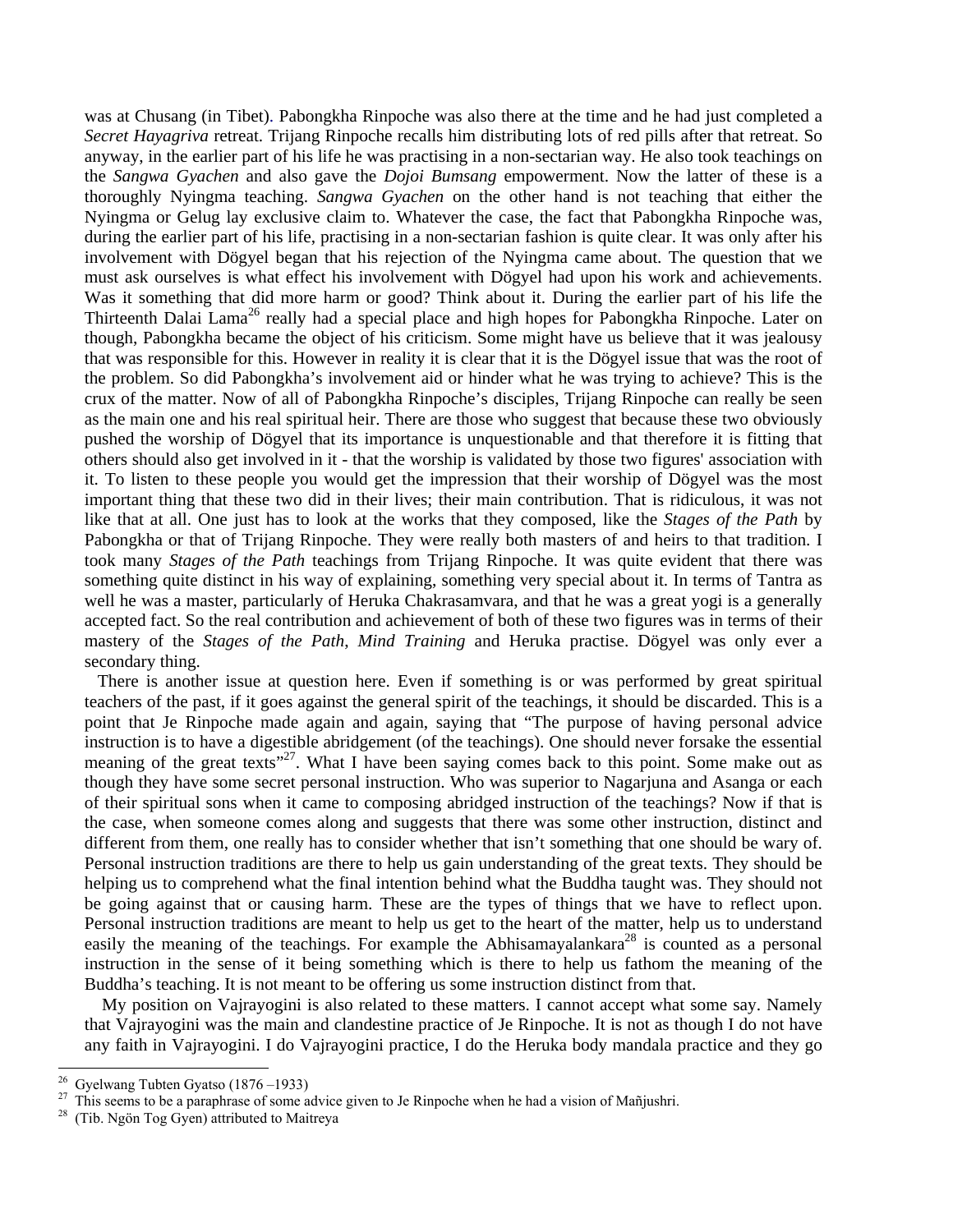well. I have done the full Vajrayogini retreat and I did get certain signs. There was nothing spectacular you understand, but something at least. They involve profound practices these, such as working with the *Inner Fire*. Milarepa, who felt it to be the foundation of the path, particularly stressed this latter thing. Meditation on the inner fire is something that comes up in all the practices of the Highest Yoga deities. A special section set aside for the visualisation and working with this inner fire at the end of the mantra recitation indicates its pride of place. It figures in the Vajrayogini, as in the other generation and completion stage practices. They are profound practices. I have faith in them and I do them myself. But some people try to make out as though Vajrayogini is in fact not really a Sakya practice. However, they can point to no texts on the subject by Je Rinpoche or his main disciples. These people are therefore forced to resort to a line of reasoning in which they go through eliminating each of the other Tantric practices, and come up with the conclusion that it was this one that was Je Rinpoche's chief practice, but that he performed it covertly. In reality, this is a Sakya teaching. We also have the question about the inclusion of two verses ("Yi ong lang tsoi......" and "Drib drel lhen kye.....")<sup>29</sup> in Lama Chöpa, but we don't need to go into this any further than that. It would be interesting to find out just when and who was responsible for that later inclusion of the words. What we need is to do some sort of research into the matter: just like the type initiated by Tsultrim Kelsang in Japan<sup>30</sup>. In a similar vein, it would be worthwhile looking into just who was responsible for first coining the epithet 'Protector of the teachings for the Conqueror Mañjushri (Je Rinpoche)' for Dögyel. What were the circumstances of its being given? Was this the culmination of an authoritative spiritual figure following the correct procedure of ordering (the protector into service) and assigning (to it certain duties)? That certainly can't be said of Pabongkha. He did not go through this procedure. Rather, it is said that, intimidated by Dögyel's aggression towards him he halted his practise of Dojoi Bumzang. That is hardly something to be proud of is it? I also had cause to enter into a discussion of these matters with the chief attendant of the former Rikgya Rinpoche. Rinpoche had been heavily involved in the worship. Not so long ago the attendant told me that later Rinpoche had given up the ritual. He went on to say that anyway his whole involvement in the thing came about in rather questionable circumstances. According to the attendant it had been due to Dögyel inflicting some injury upon him that he had begun. Frightened that he might experience further harm, Rinpoche decided to take up the worship. That is repugnant isn't it? It is a complete reversal of how things should be. It is meant to be that some realised being, without bowing down, without fear, with good reasons for what he is doing draws the worldly deities to him and brings them under his control and influence. He is supposed to be the one who is in control. It is him who is supposed to give the orders and assign the spirit to certain duties. So who was it that gave this name? It was not any of the Ganden Throne-Holders who was responsible for this. It was not Je Rinpoche or one of his main disciples. It was not the chief Lama of Tashi Kyil in Amdo or one of his main disciples. The practise was completely unheard of there. Now I do not suggest that Kumbum is generally to be taken as any sort of example, but still, the likes of Tongpön Rinpoche were not responsible for this. My brother Tagtser Rinpoche, for instance was the abbot there for a number of years and said that he had never even heard of it whilst he was there. It is true that the former Kirti Rinpoche dabbled in the worship. But that was just a case of following a tradition that others around him were engaged in. There was no sort of whole-hearted commitment. On inspection then, the origins of the whole thing are found to be very murky and there seems to be no reliable source for it.

 Now I would like to say something about Trijang Rinpoche. He and Karmapa Rinpoche were very close. He himself related one incident that occurred after we had moved here. He said that on the previous day he had received a bit of a shock. Karmapa Rinpoche had turned up out of the blue just as he was doing Dögyel propitiation. When he heard that Karmapa Rinpoche had arrived, he said that he had to hurriedly clear away all of the offerings in order to conceal them. The reason was that Karmapa Rinpoche was not at all keen on Dögyel. Think about this. What sort of a tutelary protector for the Gelug

<sup>&</sup>lt;sup>29</sup> Lines that are seen to relate to the Vajrayogini practise.<br><sup>30</sup> A well-known Tibetan scholar who works in a university

A well-known Tibetan scholar who works in a university in Japan.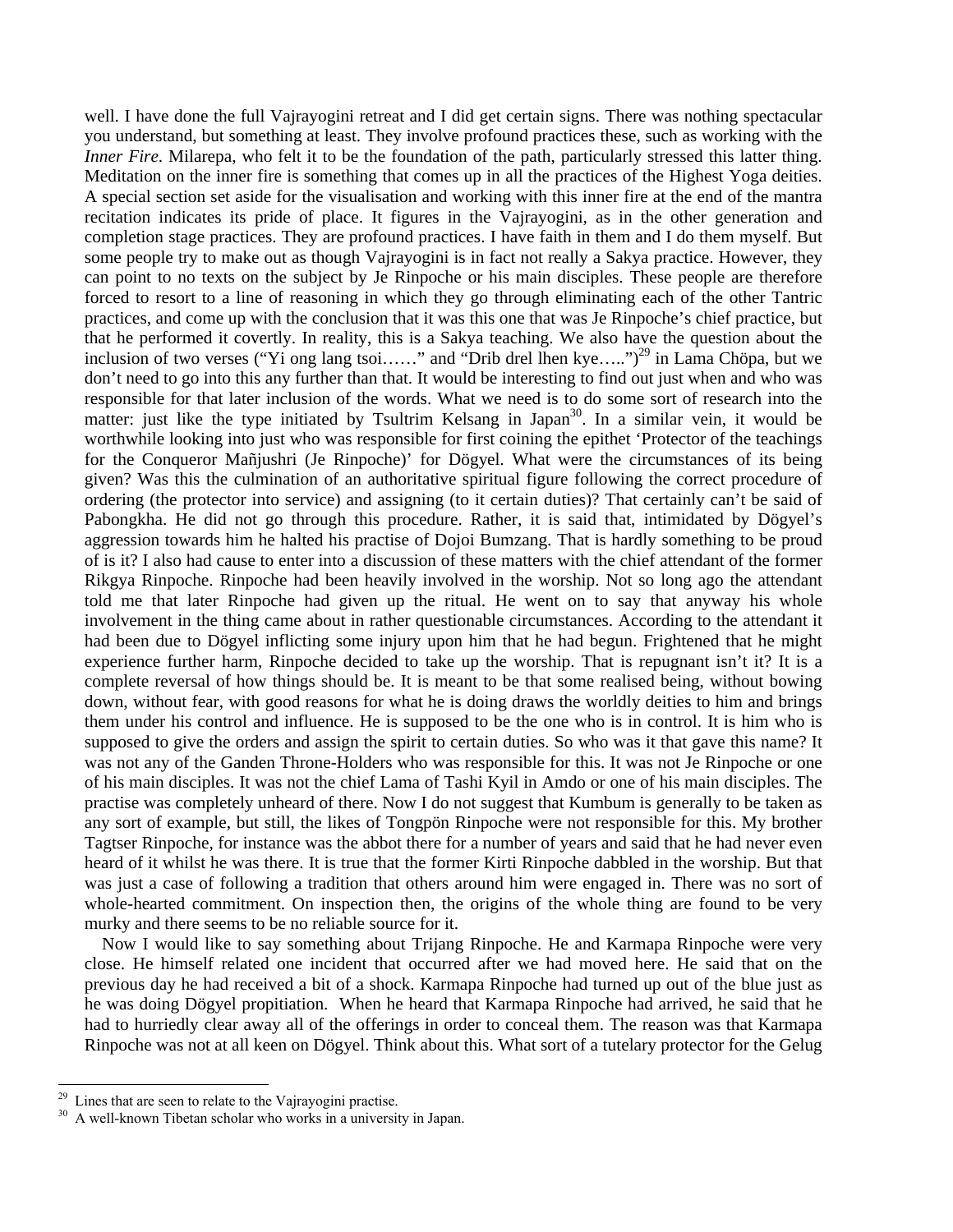is it that one has to conceal when a Kagyu Lama arrives? The Gelug tradition has the Six-Armed Mahakala as a tutelary deity. It also has Damchen Chögyel (Kalarupa). If it had been Mahakala there in full view, Karmapa Rinpoche would have been quite happy. He would probably have offered a symbolic libation to him. I don't know whether the same is true for Damchen Chögyel (Kalarupa). In the Nyingma they do use the name 'the animal-headed protector'<sup>31</sup>. For example there is that account of Alak Jigmei Samten. During his life, in Rebgong in Amdo there was a history of some mantra practitioners casting spells against others. Alak Jigmey Samten had decided to do the Yamantaka protection-circle ritual. Now there was someone called Rongpo Rebgong Gyawu who was opposed to the Gelug and was casting spells. At the time that Alak was meditating on the mandala of Yamantaka, one of Rongpo Rebgong Gyawu's students had a dream. In it there was a Lama who was riding a horse. He wore a hat. But as he went along a crow swooped down and took the hat off him. The student related this dream to his teacher. He responded, 'Hmm, the Gelugs are casting spells. But they won't be able to subdue Gönpo Phulug<sup>32</sup>. Anyway, if it is that animal-headed protector that they have enlisted, it will be no match for me'. However maybe he miscalculated and the protector did harm him, because not so long afterwards it seems that he came to an untimely end. Anyway the point is; the real tutelary deities of the Gelug are those that have been appointed to the task after the ordering and assigning process approved by Je Rinpoche. They are the established guardians. One can engage in propitiation of them openly and with pride. There is no need to hide them from anyone, whether the person in question is a Kagyu, Dzogchen or Sakya practitioner. There should be no need to have to conceal representations of any protector in some dark corner. It makes me laugh to think about Trijang Rinpoche scurrying to collect his offerings, saying to his attendant, 'put this one away...and this one...and this one'. But having to hide like that seems to be a rather sorry state of affairs.

 Despite the fact that it was Pabongkha, Trijang Rinpoche and Zong Rinpoche who were promoting Dögyel, I am of the opinion that there has not been a single substantial benefit whatsoever for the Gelug tradition that can be attributed to this whole worship. Quite the contrary is true. As a result of it, those who are ready to criticise and badmouth the Gelug tradition have increased. In the context of the education within the monasteries, their attempts to promote the teachings and preserve the Buddhist doctrine, there is not a single benefit that can be pointed to as having derived from it. If there were anything truly beneficial to be gained from the worship, would it not be fair to expect that those religious figures that were renowned for their most pure maintenance of the doctrine of Je Rinpoche and his chief spiritual sons would have something positive to say for it? But do we find any such statements by individuals such as the former Denma Locho Rinpoche in Drepung, Tongpön Rinpoche or those of a similar stature? No, we do not. So no one can use the argument that those who steered clear of the worship have been those who were the less learned or whose practice of moral discipline was inferior, whereas those who were involved have been the more scholarly and those who have kept their discipline more strictly. Anyway, I am of the opinion that Pabongkha and Trijang Rinpoche's promotion of the worship of Dögyel was a mistake. But their worship represents merely a fraction of what they did in their lives. Their contributions in the areas of Stages of the Path, Mind Training and Tantra teachings were considerable. Their contribution in these areas was unquestionable and in no way invalidated by involvement with Dögyel.

 I am not someone who tries to claim that I should be counted amongst the ranks of the scholarly or accomplished beings. I do however feel that my approach to this issue (i.e. differing on one point, whilst retaining respect for the person in question) is completely in line with how such great beings from the past have acted. I often reflect upon these words:

"Vasubhandu, who had the welfare of beings at heart, Due to his personal leaning,

 $31$  A rather unflattering epithet for the Gelug protector Damchen Chögyel that some followers of the Nyingma tradition are said to use.<br>32 An unidentified protector spirit that was presumably supporting Rongo Rebgong Gwe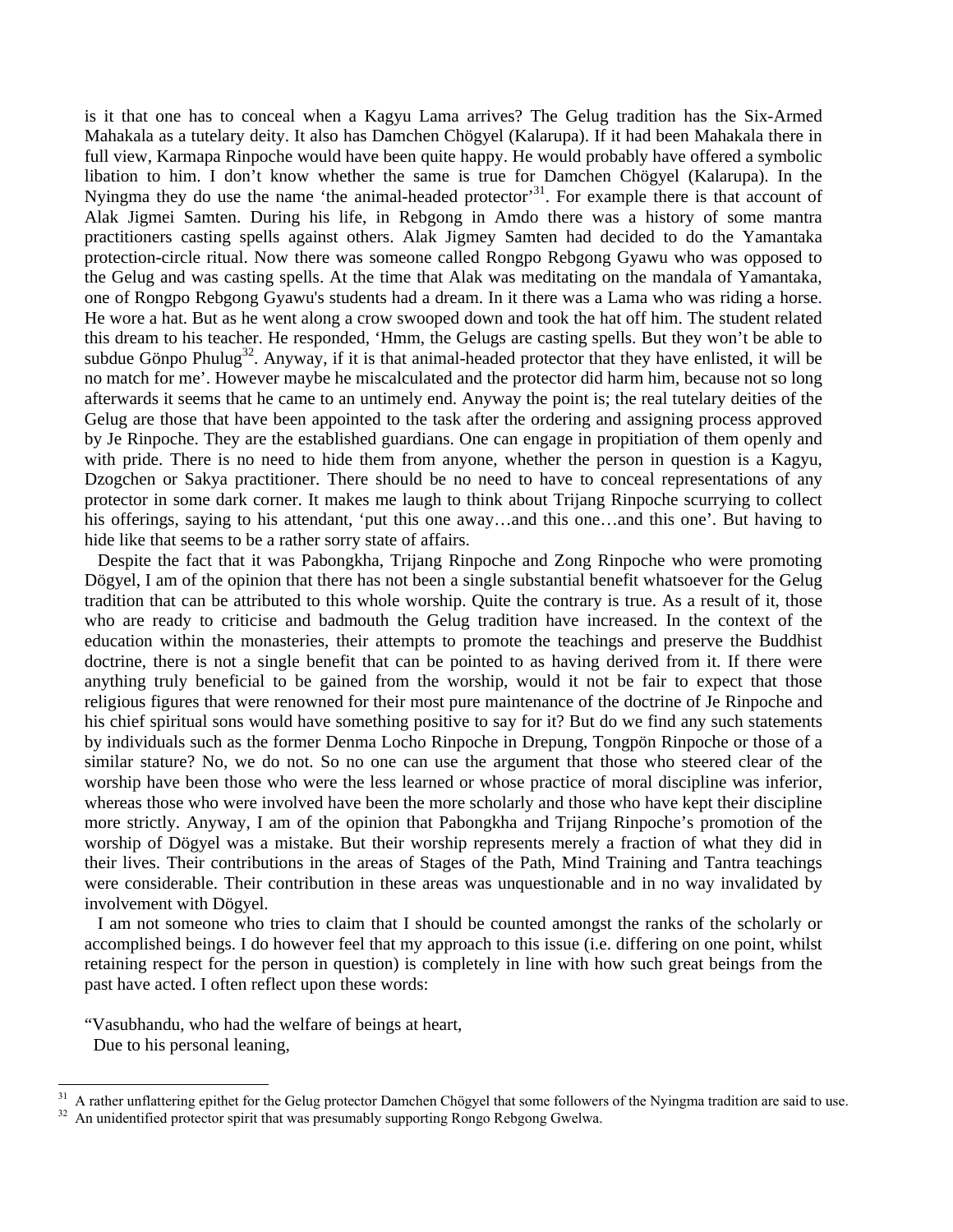Explained (the Prajñaparamita /Abhisamayalankara), In terms of the internal (mental) existence of all things."

"He who was counted amongst the ranks of the aryas, And was known as 'freedom'. Seeing that what (Vasubhandu) had done was not how it should be, He scrutinised with a 'middle way' judgement. $33$ 

 So Arya Vimuktisena, whose teacher was Vasubhandu, saw that Vasubhandu's manner of explanation of the Abhisamayalankara had been more affected by his own personal bias towards a particular position than being a true reflection of the author's ultimate intent. He therefore composed a commentary refuting that view, displacing it with a Madhyamaka interpretation. Now was this a case of a corruption of the spiritual guide – disciple relationship on Arya Vimuktisena's part or of him showing disrespect for Vasubhandu? It was neither of these things.

 Then we could look at accounts of the relationship between Jowo Je Atisha and his teacher Serlingpa. Serlingpa was the teacher who Atisha himself accredited as the one who helped him most in his quest to generate bodhicitta. In this area he was like his root Lama. Despite this, on the philosophical level they were at variance. Serlingpa held the Cittamatra view. Accounts have it that Serlingpa congratulated Atisha for his practise of bodhicitta, whilst informing him that as far as his philosophical view was concerned he was incorrect. Atisha said though that Serlingpa's instructions only served to boost his confidence in the correctness of the middle way view.

Likewise, we have the case of Dharmakirti. Vasubhandu had many students, one of whom was Dignaga. He was said to have been the one who surpassed even his own master in terms of his understanding of Pramana. Dignaga then had a disciple called Ishvarasena. He in turn had Dharmakirti as a student.

Dharmakirti heard explanation of Dignaga's Pramanasamuccaya text from Ishvarasena, but rejected Ishvarasena's interpretation. He then incorporated Ishvarasena's views as the objects of attack in sections of his Pramanavarttika. Thus, when it comes to helping to clarify the doctrine, creating, and rectifying mistakes, even one's own teacher may come under criticism. One can see it in terms of one's teacher having given certain instructions directed at a few specific individuals (when there is a need to give a different message). Whilst this might generally work though, it would be difficult to square in the above-mentioned case of Vasubhandu. At least in the way that Haribhadra has put it, it sounds as though it was Vasubhandu's own bias (as opposed to consideration of any particular disciple) that led him to interpret things in the way that he did. Anyway, whether the original reasons for certain interpretations were due to individual students, other considerations or plain misunderstanding, it may prove necessary for later individuals to clarify things. Rectifying, clarifying and the like are generally accepted approaches for the learned and completely in step with the correct general approach to the teachings.

This is way to proceed and help to guard against decline. Anyway, going back to the quote from Gungtang Rinpoche, after the above-mentioned words we find;

"Alas, when I reflect on how,

The burgeoning wealth of the Gelug tradition,

Has been accompanied by a meagre amount of teaching and practice,

<sup>33</sup> 33 These verses are from the 'Clear Meaning' commentary (Tib. Drel Wa Dön Sel) by the Indian scholar Haribhadra. Within the Tibetan traditions, this is the most well-used of the Indian commentaries on the Prajñ∀p∀ramit∀/ Abhisamayal∀nkara . In the opening section (from which these verses are taken) Haribhadra refers to various teachers who have been instrumental in the passing on of the tradition (by composing works related to the subject). Whilst acknowledging the debt owed to Vasubhandu in the first verse here, he also states clearly that, in his own opinion, Vasabhandu erred when he explained the final view expressed in the Prajñ∀p∀ramit∀ Sutras and Abhisamayal∀nkara as being that of the 'Mind Only' view. In the second verse he refers to Arya Vimuktisena,a later scholar who, because he explained things in accordance with the 'Middle Way' view, got them right and thereby corrected Vasubhandu's mistake.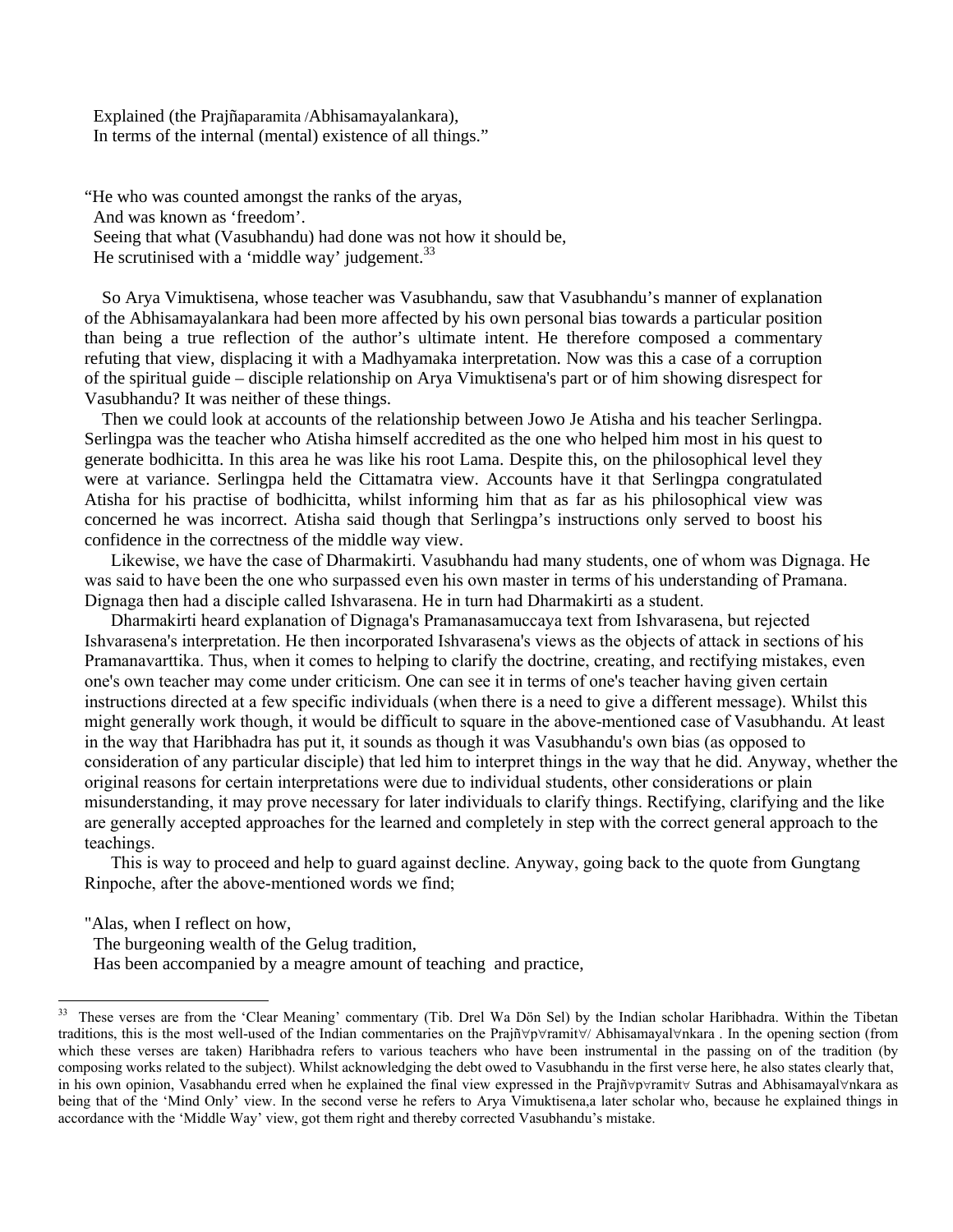I am lead to despair."

Rather melancholy isn't it? Next though we have these words of consolation:

"Though it may be hard to find Explanations of this profound and vast meaning exactly as it is, The un-erring works that you (Je Rinpoche) composed Provide relief and solace."

Je Rinpoche went through great hardship to achieve what he did. He engaged in a great deal of study and contemplation in equal measure and without prejudice. Finally he realised the full import of the Buddha's words. Then he set all these forth in his own works. Now if from our side we are not up to understanding them, that is a different matter. But everything is there, laid out for us in those works, ready for us to see, to contemplate or to meditate upon. Just like the last line of the above quote. Kangsar Dorje Chang for instance used to go regularly in the winter to a place called Chagsam Chor. While he was staying there, for the period of a month he would go through all of the works of Je Rinpoche, reading and reciting them with great care. That is what we should be doing. That was really something praiseworthy. What we tend to do these days is go through bits at different times. Going through all of the works is something that I would do if I had more time. As it is, I have probably only been through once fully. This relates to what I mean when I talk about sticking close to and preserving what we find in the eighteen volumes of Je Rinpoche's works.

## (Break in recording)

This is why I believe that Gen Tongpön's criticism was valid. It may be true that Chöpa Dönden was a great practitioner, who was giving instruction in accordance with his disciples' predispositions. Ling Rinpoche for example took Chöd teachings from him (although the text that was being used at the time, remained unidentified). It seems to be the case that with monks getting involved in the practice though, doing all sorts of things, making lots of noise with their chanting etc. that this was having an adverse affect upon the study and education at Drepung in general. This seems to be why Tongpön Rinpoche finally came out against it. I believe that there was good reason for what he did. If someone is following the Gelug tradition, what on earth is the point of discarding what is in those eighteen volumes of Je Rinpoche's works and getting involved in some unrelated 'personal instruction'? That is what I think. The same is true with the Vajrayogini practice. In general it is important, but for example this is a criticism directed at the Tantric colleges. What is the point of putting aside the practices of the main three deities that have been so meticulously set forth and spending one's time doing pleasant-sounding Vajrayogini recitation? It is what is contained in Je Rinpoche's works that those following the Gelug tradition should cherish above all. It should be what we actually find in those works that we should be emphasising and focusing upon. Meditation and contemplation should be upon those.

 Actually this brings me to a point that I have wanted to mention for a while. Of course there is the perennial problem of insufficient time. However when a teacher is going through a particular text, it is very important that they link it to the original (Indian) texts by means of the works of Je Rinpoche. For instance, when someone is teaching about the Middle Way, it would be most helpful if they would go through the Auto-Commentary to Madhyamakavatara. This should be done in conjunction with Je Rinpoche's commentary to Madhyamakavatara, matching them line by line to gain a thorough comprehension of what the Auto-Commentary actually says. Likewise, when studying Je Rinpoche's commentary to Prasannapada one should go through the Buddhapalita and Prasannapada commentaries themselves, linking them to the relevant sections in Je Rinpoche's work. They should act as the basis for the study. Then Nagarjuna's root text on wisdom can be used as an aid. The thing is that one should be using the original Indian texts as one's foundation. Je Rinpoche's works, with their excellent way of explaining things bring all of the essentials of these works together. Thus allowing us to understand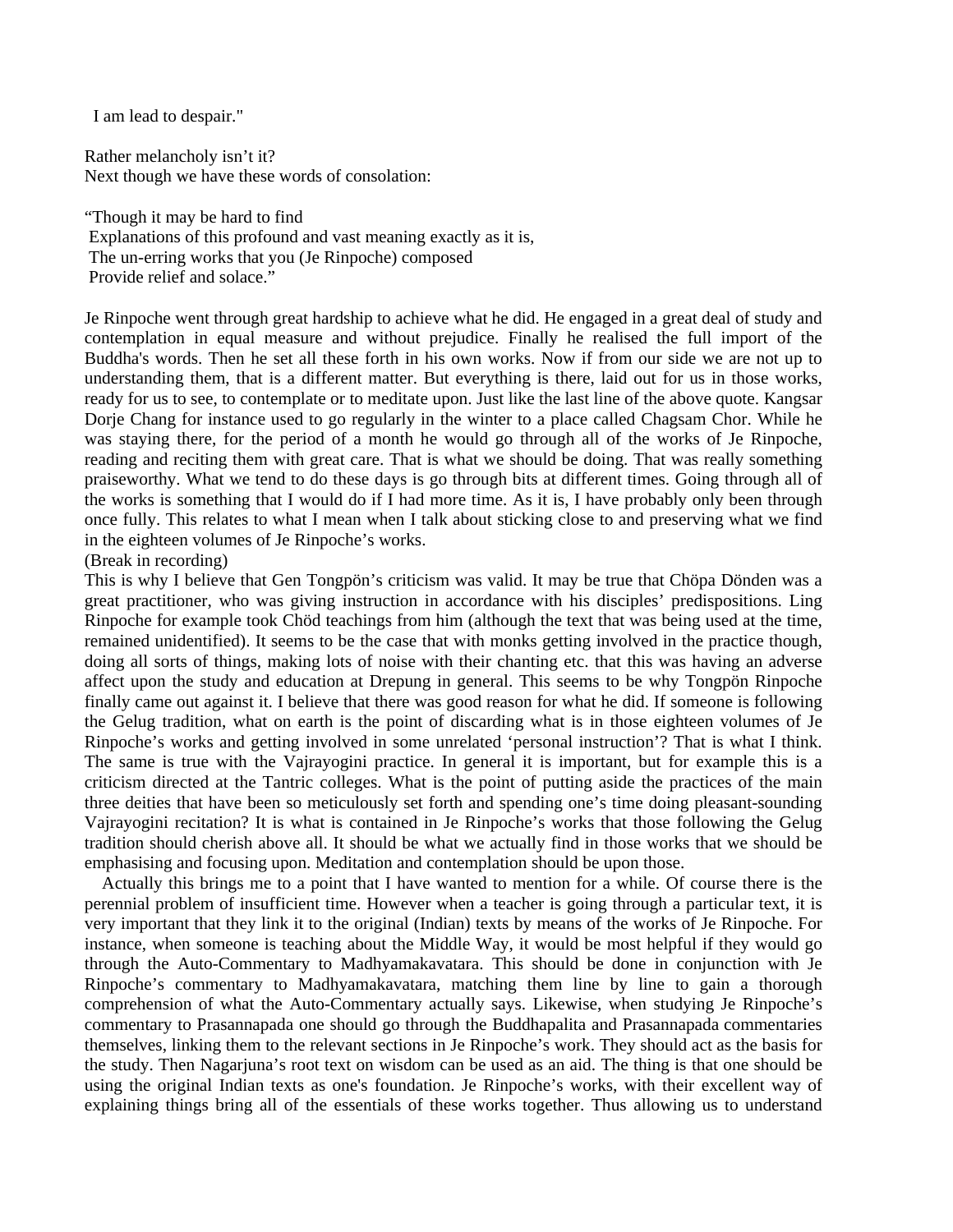them. One should work with the commentaries of Buddhapalita as well Chandrakirti and also Bhavaviveka when relevant. If we pursue things in this fashion, then when we study the Middle Way view we come to appreciate exactly how the Madhyamakavatara helps us to access Nagarjuna's root text on the Middle Way on both the profound and vast levels. It is at that point that we can genuinely get a sense of coming close to what Nagarjuna was getting at. Then it will be as though we have formed some emotional bond so that whenever we hear his name this is a special feeling induced. I make no claims for myself; I have no experience, no realisations or anything. But Je Rinpoche's explanations of emptiness and interdependence do inspire faith in Nagarjuna. We will come to understand his sentiments when he announced,

 "I prostrate to Gautama, The one who, due to love and compassion, Dispensed with all 'views', And taught the holy Dharma.

We know that Nagarjuna was not mistaken. He was not naïve or foolish. We can eventually get some feeling for this and what occurs to us is the thought: 'well if such a celebrated master as Nagarjuna praises the Buddha for his teaching on dependent relations, there must be something in it'. I feel then that it is essential, when we are engaging in study, to look at those works that are the fruit of Je Rinpoche's endeavours. Exactly how what he taught can be traced back to what Nagarjuna said needs to be set forth in fine detail. Otherwise, what has tended to happen is that even though people have made use of his commentary to Madhyamakavatara, due to the question of time or whatever, Prasannapada has not been utilised so much.

This was Gen Tonpön's way of doing things. This is what he kindly bequeathed to us. It is something worth reflecting upon. Apart from that I don't think that there is much else. The purpose of coming together and mentioning these things is to impress them upon and keep them fresh in the mind. We have to reflect on the important things that have occurred, what lessons there are to be learned. I have taken some time to go through things today. I know that many of you are aware of these things, but because a large number of representatives have come from the more far-flung places, it is worth reminding ourselves of them. My reasons for clamping down on Dögyel are related to what I have stated here. I don't want people to just treat it as a duty purely because it is something that I have said. It is not something that I am encouraging people to accept blindly. That would be completely against the democratic spirit. It would also be going against the approach that is encouraged in the Buddhist tradition. I am talking about viewing the evidence intelligently here. But if we can't reach an impartial decision any other way, we could do this. On the one side, we put Pabongkha, Trijang and Zong Rinpoches. On the other, we put Purchog Ngawang Jampa, Trichen Ngawang Chogden, Chankya Rolpai Dorje, Kachen Yeshe Gyeltsen. Then we weigh them up against each other. Which group's opinion is it that we believe carries the more weight and we place more credence in? It is clear. If Trijang Rinpoche and Pabonkha Rinpoche were to look, in depth, into the words of Ngawang Purchog Jampa, there is no way that they would be able to ignore it, they would without doubt be forced to acquiesce. Similarly, we could take Pabongkha's root Lama, Jampel Ngödrub Gyatso. He may have made the occasional libation offering, but basically he was not someone who was involved in worship of Dögyel. At some point there were two monasteries under his administration, one in the south, one in the north of a particular area. One monastery was engaged in the worship of Dögyel, whereas the other was not. The latter one was the place where he stayed. When there was some opposition to the worship, Jampel Ngödrub Gyatso resolved the issue by ordaining that the image of Dögyel was to be placed outside the monastery, he did not let the worship continue inside. We have to put all these bits of evidence together, add them all up. Once a year, I put questions to the Nechung oracle. As many have suggested that the whole tradition of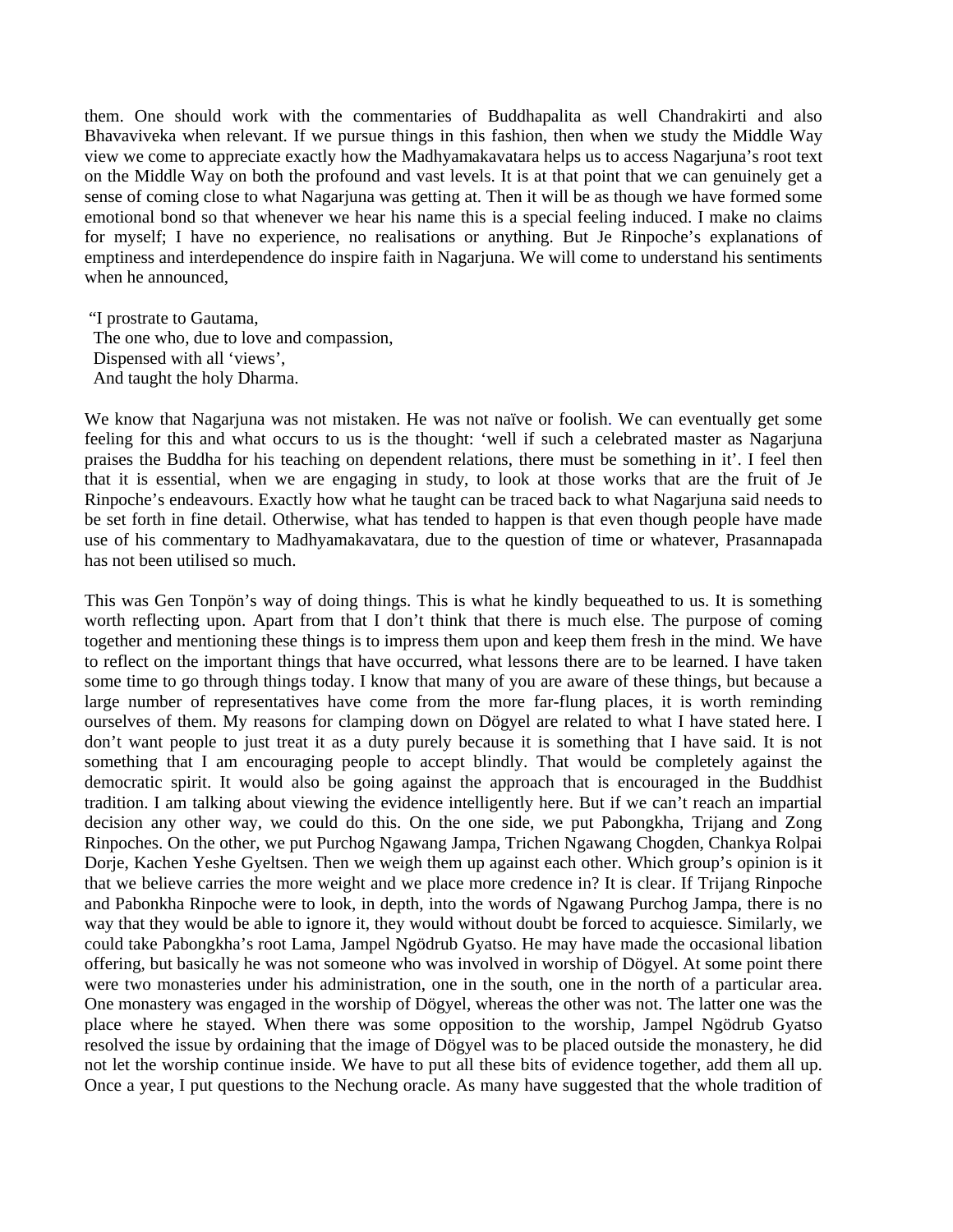'life offering'34 in relation to Dögyel practice sprung from a vision that Tagpu Dorje Chang had, I wanted to query this. I posed the question that, if this indeed were something that can be traced back to such a vision, wouldn't it be something that can be relied upon? The response was that visions are of two types. There are reliable ones that come due to blessings of higher powers and those that are in the nature of hindrances. This, it was stated, was a case of the latter. It was made quite clear then and events seem to have born this out. We have to analyse all of these points. What sort of relations have there been with Ganden Podrang<sup>35</sup> for the last three or four hundred years? Actually we could put those relations with the government to one side. After all, there is one school of thought that suggests that the friction arose due to the Fifth Dalai Lama's practising in a non-sectarian fashion. Let us look elsewhere. Again returning for instance to Purchog Ngawang Jampa. He was the principal disciple of Drukang Geleg Gyatso<sup>36</sup>. He was a spiritual heir to the *Stages of the Path* teachings, an incredible master of learning and practice. He was also someone with an intense passion for the Gelug tradition. In light of this, one has to consider his opinions on the matter. Then how much have recent events related to this issue benefited the Gelug tradition? It has increased the critics of the Gelug. Now there is a prevalent view that fundamentalism is common in the Gelug. There is also the feeling that this hard-line attitude has come about due to a spirit having issued orders that people who follow the Gelug should have nothing to do with the Nyingma. This is all seen to have come about due to something akin to intimidation.

 There is another related subject, that I had cause to mention to some of you a few days ago. That is the discussion of religious freedom, freedom of faith. Let me talk about my own experience. When I was younger, I developed a great deal of faith in the *Bodhicitta Aspiration* and took the transmission from Kunnu Lama Tenzin Gyeltsen. Then I received the teaching of "A Guide to the Bodhisattva's Way of Life" (*Bodhisattvacaryavatara)* from him and after that there was the *Thirteen Great Texts.* Apart from the transmission that was passed on to me by my personal tutors, I took the *Thirteen Great Texts*  transmission from Tenzin Gyeltsen. Then I thought of taking the *Secret Essence Tantra* from him as well. I happened to mention this to Ling Rinpoche one day, but he discouraged me. He told me that it was rather controversial and that it would be better not to take it. Now what actually had happened was that Ling Rinpoche, being rather timid, seems to have been under the impression that if I were to take the transmission, Dögyel was likely to have responded by inflicting some harm. I was the one who was pushing to take this. *The Secret Essence Tantra* is, I believe, one of the texts that Butön Rinpoche<sup>37</sup> decided to exclude from the collection of the Kangyur. But it is a text that the Nyingma and Karma Kagyu treat as authentic. Anyway Ling Rinpoche's opposition to me receiving the transmission of that Tantra was based upon his fear of Dögyel. So what happened was that though I wanted to take that Tantra, because of someone's fear of Dögyel, I was unable to. My rights to freedom of religious choice were thus violated. Later on I looked into the Dögyel issue in detail and at the end of a process of investigations, finally decided to end my involvement. Once I had dispensed with it, I was in a position to engage in a less sectarian approach and take teachings from different traditions. In particular, I was at the time interested in receiving a Purbu<sup>38</sup> empowerment. I decided to do a divination about this and it came out positively, so I went ahead with it. Many of you know already about this. Anyway this was a very important issue at the time. There is one special guardian deity of Tibet. The name of the deity is Jowo Wotei Sangpo – the Kyidrong Jowo. It was in a series of visions that the Fifth Dalai Lama had of this deity that he is said to have received teachings and transmissions relating to Sangwa Gyachen. The

<sup>&</sup>lt;sup>34</sup> The ceremonial offering of oneself to a particular protector. The formalisation of a life-long bond and commitment to it.

<sup>&</sup>lt;sup>35</sup> 'Ganden Podrang' was originally a name conferred at the time of the Second Dalai Lama. This 'Ganden Palace' was from then on the residence of the Dalai Lamas. In 1642, at the time of the Fifth Dalai Lama and with the backing of Gushri Khan this became the seat of power for the Tibetan administration. The name still refers to the Tibetan government (in exile).

<sup>36</sup> Drubkang Geleg Gyatso (1641 – 1713)

<sup>&</sup>lt;sup>37</sup> Butön Rinpoche was one of the main figures responsible for the collating of the Kangyur and Tengyur (the Tibetan translations of the teachings of the Buddha and the Indian commentaries to those. It seems that he decided that some texts which had been counted as authentic tantric teachings were questionable in their origin and therefore should not be included in the Kangyur. Here then is a work that he excluded, but that some of the traditions hold to be authentic.

<sup>&</sup>lt;sup>38</sup> Usually counted as a Nyingma deity.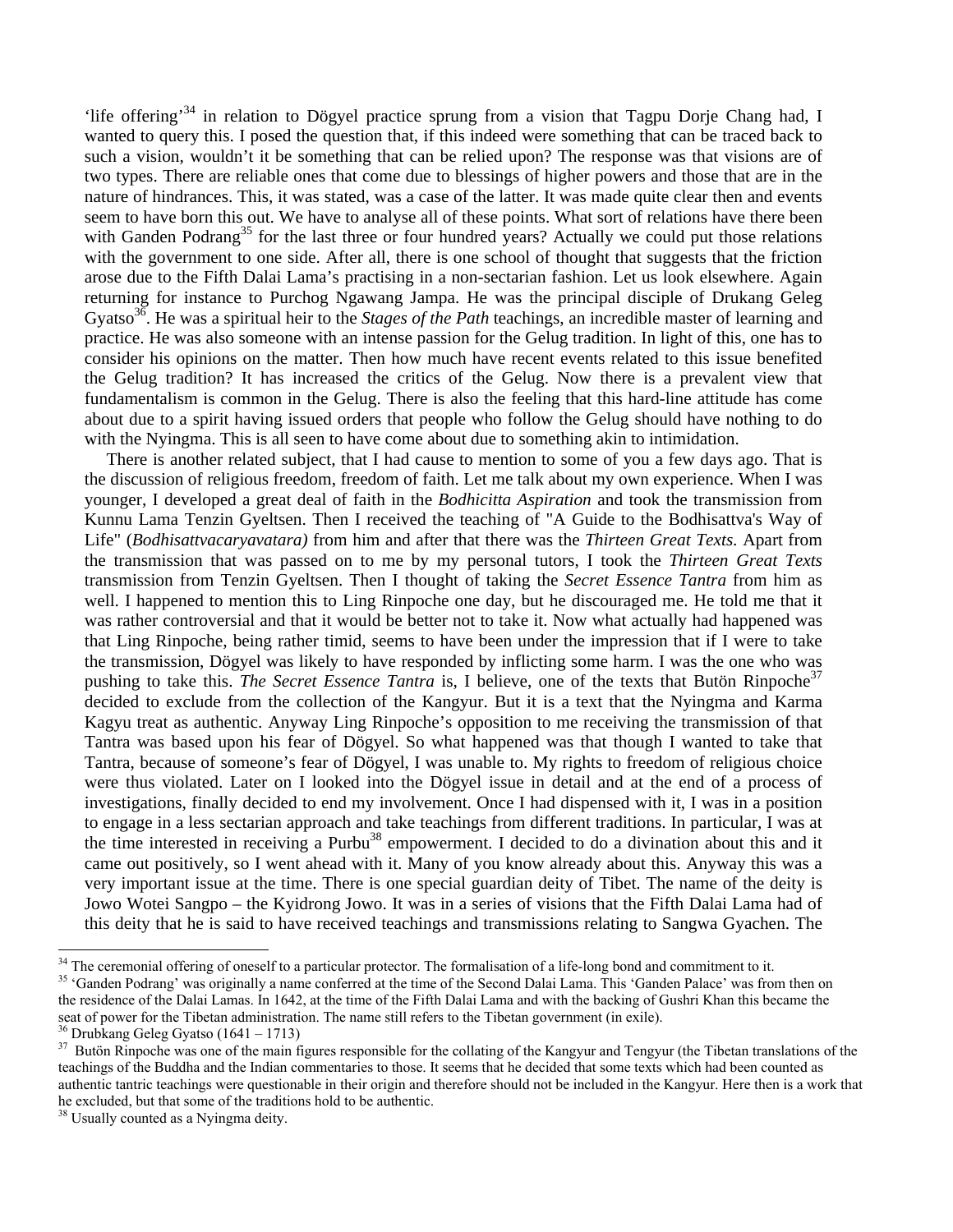main statue of this deity is one from Kyidrong (a place close to the Nepalese border in Tibet). Let me relate something of my experience with the statue. It was people from Dzonga Chö  $De^{39}$  who, despite many difficulties, brought the statue out from Tibet wasn't it? For some time the statue was with me in Dharamsala. Then when the rest of you went down to the settlements in the South I thought it would not be fitting for me to keep it privately. So I decided to do a divination before the statue to ascertain whether the statue should go down with the Dzong Ga Chö De or stay with me. The response was the deity indicated that whilst it was true that those people had gone to a lot of trouble to bring the statue out safely, still maybe it would be 'happier' if it stayed with the Dalai Lama for the time being. Thus the Jowo accepted to grace me with his presence (laughter), whereas Dzong Ga Chö De had to go down to the South empty-handed. Now this Jowo was traditionally one of the main deities that the Dalai Lamas would rely upon. Apart from that Palden Lhamo is held very highly and there is one thangka, which became a special and precious object at the time of the Second Dalai Lama, and has been so ever since. When the Fifth Dalai Lama had seemed already to have breathed his last, the regent, Sangye Gyatso, fell into a state of desperation. The Red Potala had not yet been completed and there were many other important matters that had been left unresolved. Sangye Gyatso pleaded that he did not know how to continue. Only then did the Fifth Dalai Lama seem to return to life, to give his parting advice. He told the regent that when it came to the less important matters, there was nothing that Sangye Gyatso's own wisdom would not be up to working out. When it came to momentous decisions, he was told to direct all of his questions to Palden Lhamo by performing divinations before the thangka in question. This thangka is thus held in very high esteem. When I escaped from Tibet I carried this thangka with me personally. I had it on one shoulder and a gun slung across the other. I was supposed to look like one of the guards in a detachment. One attendant was made out to look like some sort of military leader and we his escort. I had to take off my glasses. It would not have been good for light to reflect off them. At some point, I remember, we had to cross some water in sparse moonlight and I came close to being unseated. Both the thangka and the gun just seemed to keep on getting heavier and heavier as we went along (laughter). Anyway the thangka, being considered as an object of great spiritual significance, was brought with us. For this important divination, we also invited the Nechung oracle. Then there was my tutor Ling Rinpoche. Trijang Rinpoche was not in Dharamsala at the time. I think that he was in Varanasi. Otherwise he would also have been consulted. Anyway, Ling Rinpoche was here and so was invited to the divination ceremony. I brought them all together. Yongdzin Rinpoche then in his capacity as my own main source of refuge was invited for the ceremony. Then there was the Jowo statue representing the special guardian deity for us in Tibet. The blessed Palden Lhamo thangka was brought (Palden Lhamo having been the main protector for the various Dalai Lamas since the time of Gendun Gyatso). The other of the 'official' protectors, Nechung Dorje Dragden was also there. I made it clear what issue it was that the consultation was about. Now of course on one side it may have looked as though I was hedging my bets; not putting my total confidence in my tutor, not being completely sure of Nechung or relying totally upon Palden Lhamo (laughter). All of them were witnesses for the performance of this divination ceremony. So with them presiding over proceedings, I performed a divination about the taking of the Purbu initiation. It came out favourably, I took the empowerment and my ties with the Nyingma were forged from that time onward. I got involved with Nyingma ritual. In these circumstances then, from that time henceforth, I was allowed to fully exercise my right of conscience and religious freedom. If we clamp down on something that is inhibiting religious freedom, we are thereby safeguarding that religious freedom, aren't we? For example, in Madhyamaka and Pramana texts, it refers to 'Reaching the truth reality through a process of elimination'. Likewise here, by acting against that thing which is inhibiting religious freedom, we are protecting that religious freedom.

 A second point is that any clamping down on the worship of Dögyel does not amount to any form of restriction of freedom to practise Buddha-Dharma. What we are talking about here is the propitiation of

<sup>39</sup> A monastery in Tibet that was later re-established in India.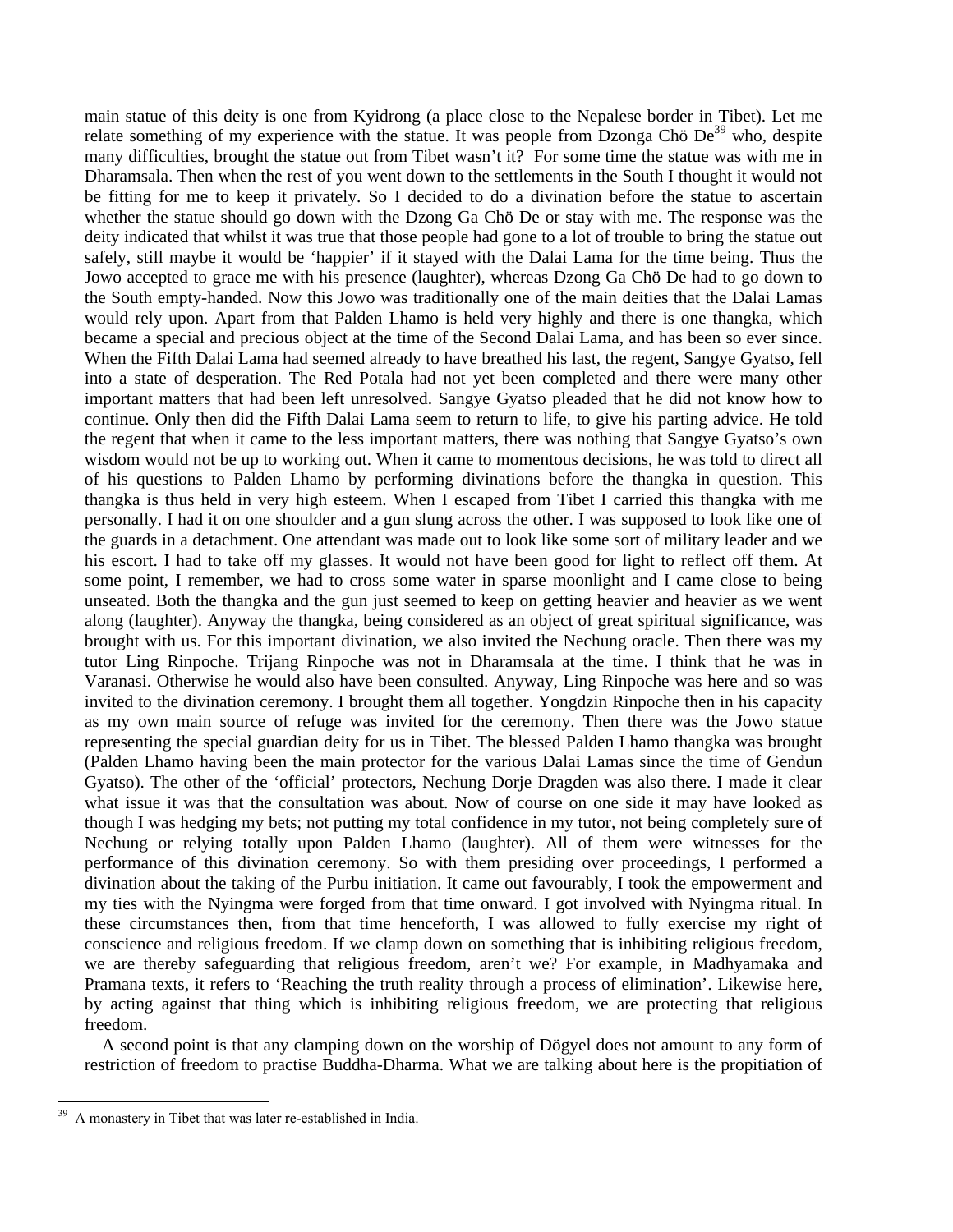a spirit. It is a misuse of the term 'Buddha-Dharma' to refer to such a thing in this way. Even if we were to take a very liberal interpretation of the term 'Dharma', and include such things as propitiation of spirits and nagas, this still would not qualify. Even in those terms, this tradition is a perverse one.... (Break in recording)

This is not an authentic tradition, but a mistaken one. It is leading people astray. As Buddhists, who take ultimate refuge in the three jewels, we are not permitted to take refuge in worldly deities. If one were to decide to enlist the help of a worldly spirit - that is to say, to get such a spirit to assist us on a temporal level, to succeed in short-term affairs - then the spirit that is called upon should be an approved one. It should be one that was brought into service by a realised being who has gone through the process of ordering and assigning. It should certainly not be one that is so controversial and has come to prominence through intimidation. This is not an immoral practice. If one reflects on all of these things, one will come to see that what we have here is not a question of freedom to practise Buddha-Dharma. Whatever though, at the end of the day, if one chooses to fly in the face of all the reasoning and still wants to get involved in this form of worship, there is nothing that anyone can do about it. It is a matter of personal choice in which one can exercise one's right. No one is going to say that one is not allowed to worship it. Whether one chooses to accept religion or not, is a personal decision. Whatever form of spirit worship one wants to do, it is up to oneself. Even if one chooses to close one's eyes to the evidence, without caring about the results of one's actions, perform things that are going to damn you, it is not up to me, and I can do nothing about it. It is like the words, "I, Kachei Palu, have disclosed my secrets here, but whether you choose to listen or not is up to you<sup>"40</sup>.

 It is necessary to clarify these matters. Otherwise some of you might have your suspicions. Maybe there are still some of you who, in seeming deference to the Dalai Lama make out as though you agree and follow me in this, but who privately harbour other thoughts. Others of you may be thinking, 'well I am not sure of the reasons, but as it is something that the Dalai Lama has instructed, I must abide by it'. I want to stress again that I do not support this attitude at all. This is a ridiculous approach. This is a position that one should come to by weighing the evidence and then using one's discernment about what it would be best to adopt and what best to avoid. Now when it comes to my own acting against the worship of Dögyel; well I made an official announcement to government workers. I made an announcement and there was a video……

(Break of a minute in the recording).

After that, was it about two years ago that the Shartse geshe, Tsultrim Gyeltsen who requested the *Sixteen Drops of the Kadam* empowerment. When that was finished, I did the meditational retreat associated with the practice. There were indications that this was successful. The next night I had an incredibly clear dream of Trijang Rinpoche. In this he was acting particularly affectionately toward me. There was a *Stages of the Path* text, which had notes of his on some of the pages. He gave me the pages and said, 'These will prove useful in the future'. That put me at ease. I feel that what I am doing is in accordance with what Trijang Rinpoche would have wanted. I feel that what I am doing is the correct course of action. He followed the system dictated to him by his root Lama, of whom he was the special disciple. Now doing what I am doing, being open about all this is, I feel, in line with what he would really have wanted. I used to have some dreams when I was in Tibet that seemed to show signs that I had some link with the Fifth Dalai Lama. More recently, after the turmoil that ensued after taking action against the worship of Dögyel I had another dream. In it, there was a thangka portrait of the Fifth Dalai Lama. As I was looking at it, after some time it turned into the real thing. He came toward me and handed me a ceremonial scarf. It was incredibly long. When I woke up what I felt was that I was completing something that had been left over from the time of the Fifth Dalai Lama. Again, convinced that I am acting in accordance with his wishes and that he would be happy with me, I feel at ease with my decisions. So these days when the Dögyel Association state that they have no quarrel with anyone except the Ganden Podrang - Tibetan government established by the V Dalai Lama, that turns out to be

 $40\,$ A line that the Dalai Lama commonly quotes from a work of (non-religious) aphorisms attributed to a certain 'Kachei Palu'.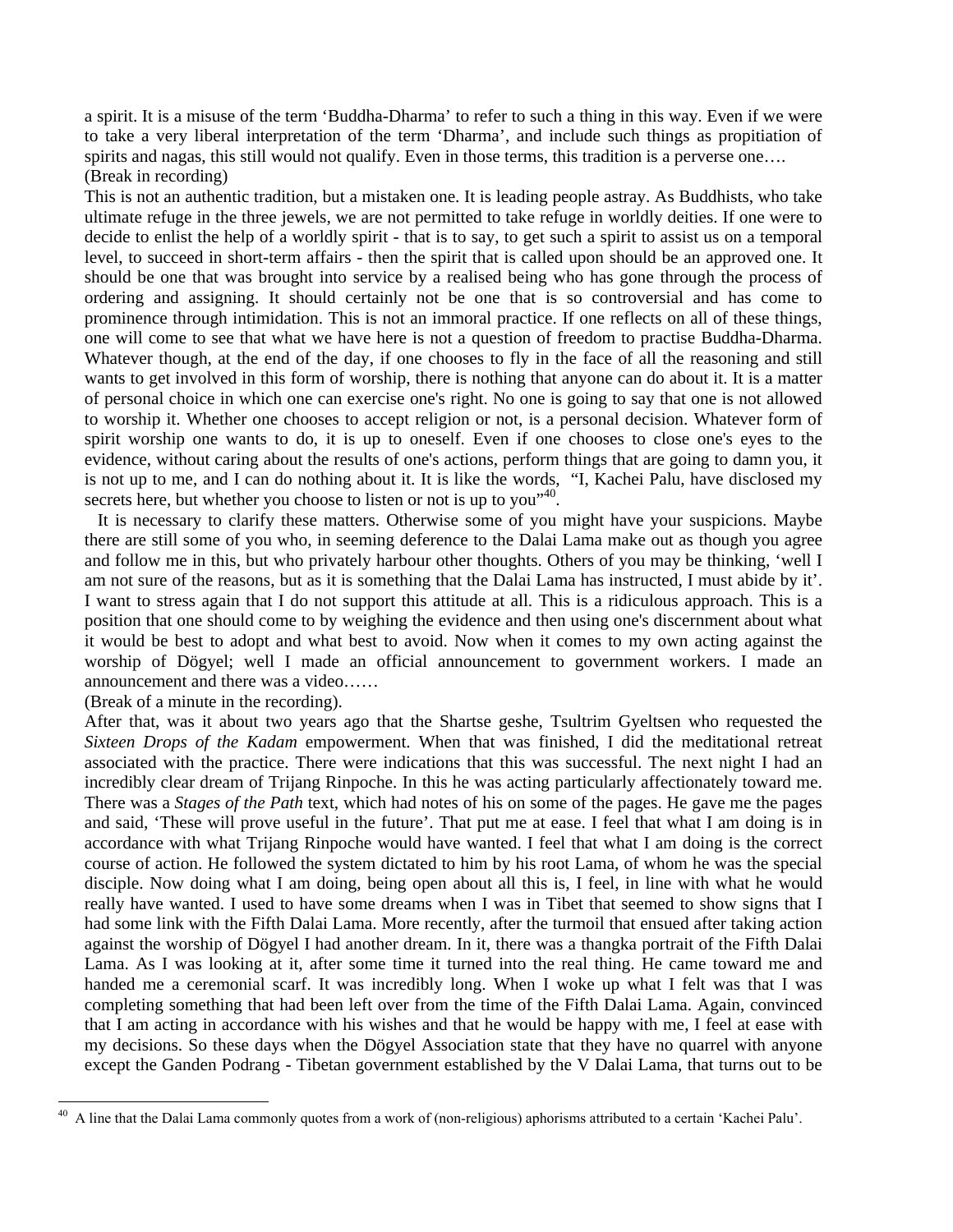absolutely true. It was the Ganden Podrang who originally demolished *Simkang Gong*<sup>41</sup>. Now almost four hundred years later, they are agitating over that. They are directing their case against the responsible party. I am not quite sure in which court they intend to have their case heard though (laughter). The basis for the dispute is a historic one. That is about all I have to say.

 Perhaps some of you are a little tired after we have gone on for such a long time, but we don't get a chance to come together very often. The Dögyel issue is not so incredibly important, but because it gives rise to so much baseless rumour in various circles, I think that it is best to bring it into the open and discuss it when we get the chance. Now Tashi Wangdu (a minister) you are always saying that one needs to do things in accordance with the instructions of the Buddha. Of course that is correct, but it should not be in a stupid way. As I said, I don't want people just to use the fact that I have said something as the reason that it should be followed. This is not an issue of power and its misuse.

 Now my reason for inviting the representatives of the other Tibetan traditions from the assembly of peoples' deputies is this. I think that whenever one tradition has a conference it would be advisable to have representatives from the other traditions present to view the proceedings. As I have been saying this for a while, there has been some positive effect. Now what we are having at present is a Gelug meeting. This is convened in the presence of the other representatives. This is a forum for Gelug people to speak their mind, brag a little or whatever. The point is that doing it this way everything is out in the open, not hidden from view. Without this, others may generate suspicions as to what was said. They may project that this was a place for scheming. The danger of exaggerated rumours beginning is thus diminished. There is no reason for scheming. Let me say something else. I mentioned it to some of you, but the majority of you were not present. The very first Dharma conference that we had was in the sixties. Now I think that there are almost none of those other lamas and abbots who attended left. Dudjom Rinpoche was there as was Drugpa Tugse Rinpoche. There was Khen Rinpoche and Karmapa Rinpoche. Of the abbots of the three seats there were Gen Pema Gyeltsen, Gen Nyima Gyeltsen and the Mongolian Gen Lozang. I heard that in Buxa, if someone gave some offerings, rather than save it Gen Losang immediately had momos made. Is that true? (laughter). Of course if there was someone who gave some money as an offering to the monastery, maybe it should have been saved. Instead he would spend it straight away on momos. There was that one from Sera Je (unidentified). The old bloke wasn't there? At the conference he was relating to everyone the activities at Buxa. Whilst doing this he mistakenly said, 'ten, twelve, thirteen o'clock'. Of course there is the twenty-hour hour calculation system. But it was not that. He just got it mixed up...... 'nine, ten, eleven, twelve, thirteen o'clock'(laughter). It sounded so funny. Anyway the conference was held at Dharamsala. It was meant to be non-sectarian, so we had representatives from all of the traditions. We also had representatives from the Bön tradition there. There was no one at all who was really demanding equal status for the Bön tradition there, but it was only fair that they be invited as well. There was the Bön abbot of Ral Ling. He wore a black lower robe. He was a very humble, fine man. He was very old. There was someone else representing them as well. He was a well-built man who said that he had spent a number of years at either Loseling or Gomang. So we had this meeting and broke up. Dudjom Rinpoche had come from Kalimpong. On his return someone who was one of his students or benefactors turned up. He approached Rinpoche and making out as though he had some earth-shattering news announced, 'Oh, it seems that they have been having a conference in Dharamsala. It must mean that they plan to convert everyone to the Gelug tradition'. Rinpoche responded by saying, 'What are you talking about? It was a non-sectarian meeting. All the traditions were there and participated and were granted equal respect. I have just come back from there. What do you mean by saying that there is a plan to convert everyone to the Gelug tradition?' This is what he told me later. The person said that this was the rumour that was going around. So you see, you can have situations like that. A rumour for which there is absolutely no basis whatsoever, something being completely made up. So we have a Gelug conference here. Gelug

<sup>&</sup>lt;sup>41</sup> 'Zimkang Gong' was the residence of Trulku Dragpa Gyeltsen (a figure who, for various reasons is seem as intimately connected with Dögyel and the worship) that was demolished on government order at the time of the fifth Dalai Lama.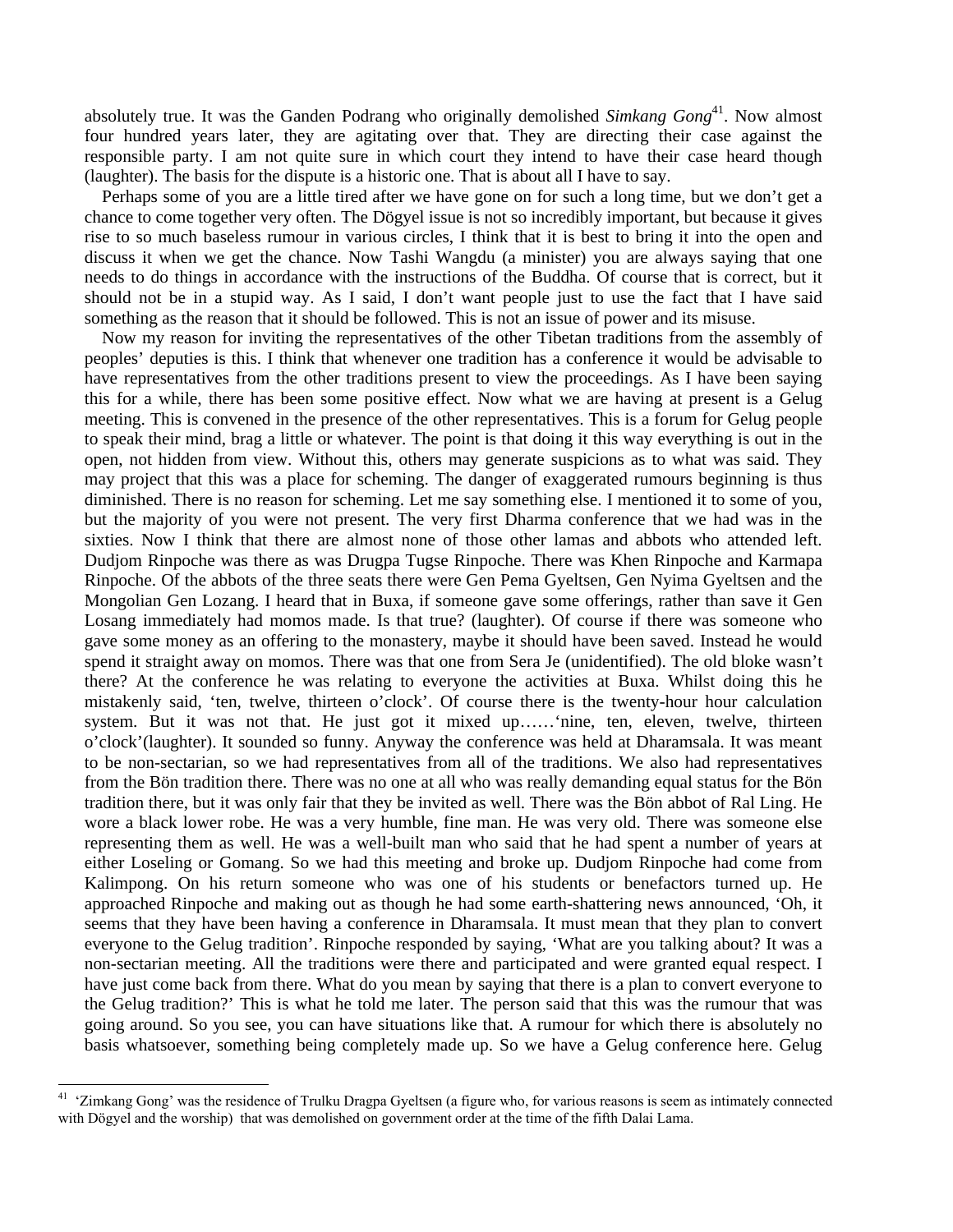monks tend to do more debate in the course of their philosophical studies. They can therefore be a little mouthy sometimes. This might be misunderstood and others think that there is some sort of contriving going on here. So I wanted it to be out in the open. There is nothing to be suspicious of. The motives for having a meeting of this nature are honourable. We are trying to see what improvements can be made and what changes there should be. Such events are meant to promote co-operation and understanding between people, whether they be from the Nyingma, Kagyu Sakya or Bön traditions, not create problems between them. When we first came to Dharamsala, Dzogna Rinpoche was working in the religious affairs office. The religious affairs minister was Zhesu. He was of the old school in the sense of being rather biased toward the government and particularly the Gelug tradition. He was also it seems worshipping Dögyel. So maybe the problem partly lay there. Rinpoche was annoyed by this and is later said to have criticised the way things were in Dharamsala. He dismissed it, saying that Dharamsala could not be counted upon, that there was 'a golden parasol that has a white tip, but that white tip is crooked' 42. He was not to be blamed. This was just a natural reaction to the situation. Anyone, from animals upward, who finds themselves in a minority, is susceptible to the fear of persecution. Watch how dogs act. If one feels outnumbered he becomes very timid, tucking his tail between his legs. Likewise we, living in human society have the same concerns. The mere fact that we are in a minority is enough to make us suspicious of the larger group's intentions toward us. The Bön people for example represent a minority amongst the Tibetans. Some people, when referring to followers of that tradition still call them, 'the wrong-headed' Böns. Now in such circumstances it is not surprising that they are apprehensive, is it? Such apprehension is not completely unfounded is it? After all, since the time of the Dharma kings, there have been measures brought in against them. So now we all find ourselves here together in a free country, with everyone one, irrespective of which of the three districts of Tibet they come from or which religious tradition they follow, being called upon to make an equal contribution. In such a situation, it becomes particularly important that we take especial care and show special consideration for those that, in the past, have been persecuted or who find themselves in a minority. Without such extra care, paranoid fears that others are plotting against them can easily arise in the minds of such people. Now when we compare all of the traditions we will probably find that the Gelug represent the largest in terms of number. That being the case, some fear on the part of the others would not be unnatural. Similarly, when we first came here, the people from U-Tsang were better represented and particularly those from Tö. That fact alone was enough to make people from Kham and Amdo somewhat touchy. So as I said, as the Gelug are more in number and because their strength in study... (Break in recording)

So as I said, what we need is transparency. That is why I called the other representatives here. So over the next few days please listen well. Then there should not be the threat of baseless rumours spreading. If subsequently you should hear of people making up things about what was discussed here, please feel as though it is your responsibility to set the record straight. Some people say things purely through ignorance. However these days we also have to contend with those who spread mistruth and disinformation in a quite calculated fashion. The Chinese Communists give them money to create problems and then their grosser delusions of conceit, jealousy and so forth run riot and do the rest. So please act as impartial witnesses. That would be good.

Tashi Deleg

<sup>1</sup> A reference to the Gelug monastery in Manali where the worship of Shugden continues unabated.

<sup>2</sup> Chandrakirti's *Supplement to (Nagarjuna's) 'Treatise on the Middle Way'*

<sup>3</sup> Apparently to set up an alternative venue for a Gelug prayer festival in the South of India, that could also act as a place of study. 4 From the prayer *Lozang Gyeltenma* by Tsunpa Könchog Tenpai Drönmei

<sup>5</sup> The first of these texts is by the author of the same name. The latter two are by Chandrakirti. The third text is the *Clear Words* (Madhyamaka) commentary.

<sup>6</sup> A direct disciple of Je Rinpoche, who was responsible for founding the Gyumei Tantric College near Lhasa.

 $42$  The parasol is a religious symbol. The white tip was presumably meant to refer to the Tibetan government. In using the analogy of the 'crooked' tip the criticism is that the government prejudiced (toward the Gelug tradition).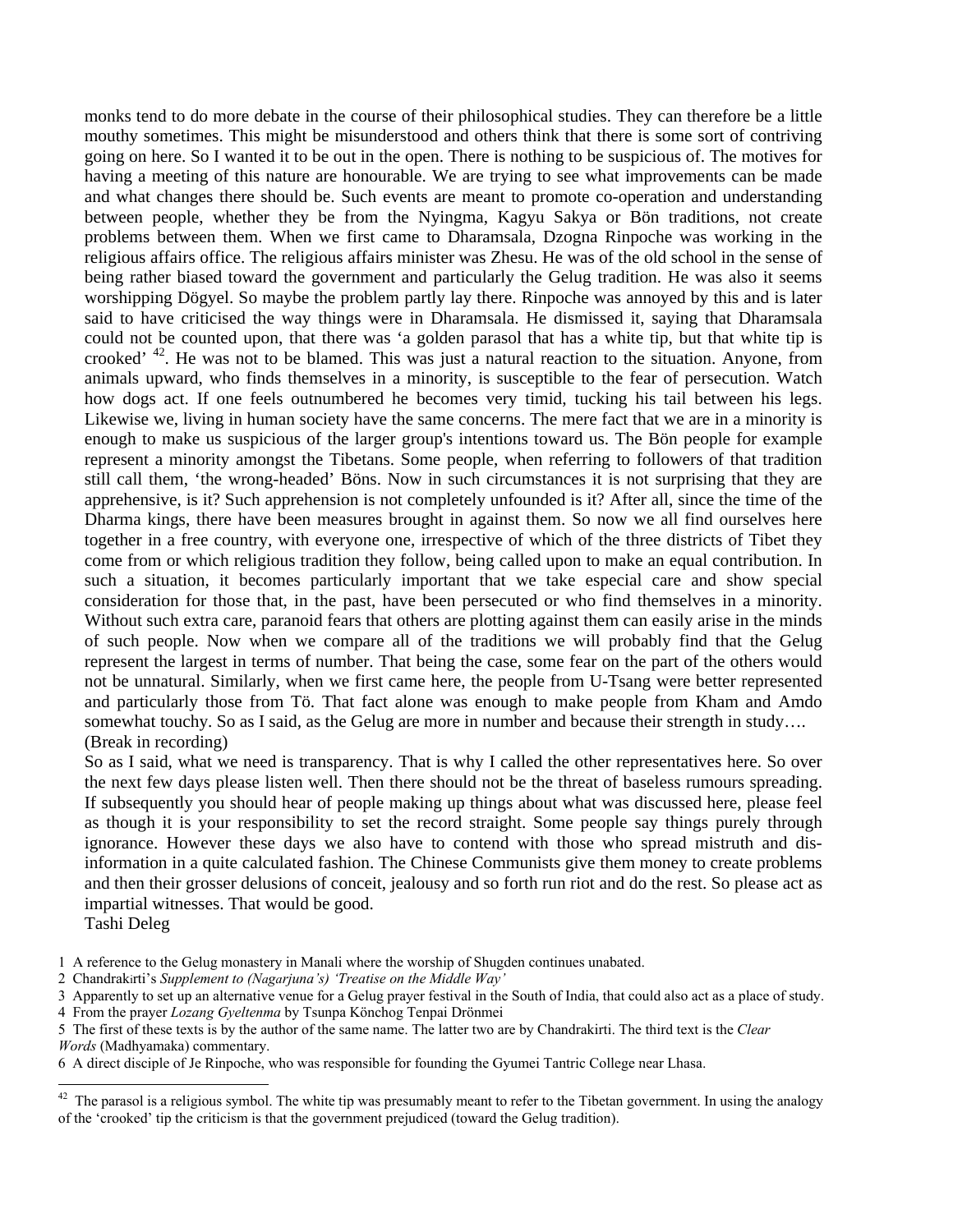7 Lozang Ngawang Gyatso (1617- 1682)

8 A place in northern India where monks from the main centres of study etc. congregated soon after coming into exile.

9 Gunthang Könchog Tenpai Drönmei (1762 – 1823)

10 Yongdzin Yeshe Gyeltsen (1713 – 1793). Tutor of the Eighth Dalai Lama

11 Konchog Jigmei Wangpo (1728 – 1791)

12 Changkya Rolpai Dorje (1717 – 1786)

13 The Seventh Dalai Lama (1708 – 1757)

14 The 'problem' being referred to was essentially a civil war in 1727-8. 'Miwang' was Po Lhawa Sönam Tobgyel 1689 – 1747. He was originally a minister who, in this tumultuous period took control of one of the factions. The support of many different groups was enlisted in the struggle, but it is commonly thought that it chiefly boiled down to rivalry between the U and Tsang areas. Po Lha was from Tsang and was the champion of that side. Supporting it in their opposition to the Lhasa aristocrats, officials etc. Po Lha was also favoured by the Chinese. The Seventh Dalai Lama was exiled after the war for his alleged support of the Lhasa faction. Po Lha ruled and brought about relative peace.

15 Lelung Lozang Trinlei (1697 – {approx.}1747). Note that he became the court Lama of Po Lha.

16 Purchog Ngawang Jampa (1682 – 1762) was another teacher of the Eighth Dalai Lama, who was from Sera Je.

17 Trichen Ngawang Chogden – was the fifty-fourth Ganden Throne-Holder and the tutor of the Seventh Dalai Lama.

18 Panchen Palden Yeshe (1738 – 1780). There are three different systems of calculating how many Panchen Rinpoches there have been. According to the two most common ones today, this was either the third of the sixth Panchen Lama.

19 Trichen Ngawang Chogden acted against the worship of Dögyel, having a propitiation house demolished, statues removed and banning the worship in Ganden monastery.

20 The exact circumstances and location of events here is not clear to me.

21 Panchen Tenpai Wangchuck (1855 - 1882) was either the fifth or the eighth Panchen Lama.

22 Panchen Tenpai Nyima (1782 – 1853) was either the fourth or the seventh Panchen Lama.

23 These three are tutelary deities found within the Gelug tradition.

24 Gyelwang Gendun Drub (1391 – 1474).

25 This is a form of guardian deity associated with people, the identity of which is decided by which day one was born on.

26 Gyelwang Tubten Gyatso (1876 –1933)

27 This seems to be a paraphrase of some advice given to Je Rinpoche when he had a vision of Mañjushri.

28 (Tib. Ngön Tog Gyen) attributed to Maitreya

29 Lines that are seen to relate to the Vajrayogini practice.

30 A well-known Tibetan scholar who works in a university in Japan.

31 A rather unflattering epithet for the Gelug protector Damchen Chögyel that some followers of the Nyingma tradition are said to use.

32 An unidentified protector spirit that was presumably supporting Rongo Rebgong Gwelwa.

33 These verses are from the 'Clear Meaning' commentary (Tib. Drel Wa Dön Sel) by the Indian scholar Haribhadra. Within the Tibetan traditions, this is the most well-used of the Indian commentaries on the Prajñaparamita/ Abhisamayalankara. In the

opening section (from which these verses are taken) Haribhadra refers to various teachers who have been instrumental in the passing on of the tradition (by composing works related to the subject). Whilst acknowledging the debt owed to Vasubhandu in the first verse here, he also states clearly that, in his own opinion, Vasabhandu erred when he explained the final view expressed in the Prajñaparamita Sutras and Abhisamayalankara as being that of the 'Mind Only' view. In the second verse he refers to Arya Vimuktisena,a later scholar who, because he explained things in accordance with the 'Middle Way' view, got them right and thereby corrected Vasubhandu's mistake. 34 The formalisation of a life-long bond and commitment to it.

35 'Ganden Podrang' was originally a name conferred at the time of the Second Dalai Lama. This 'Ganden Palace' was from then on the residence of the Dalai Lamas. In 1642, at the time of the Fifth Dalai Lama and with the backing of Gushri Khan this became the seat of power for the Tibetan administration. The name still refers to the Tibetan government (in exile).

36 Drubkang Geleg Gyatso (1641 – 1713)

37 Butön Rinpoche was one of the main figures responsible for the collating of the Kangyur and Tengyur (the Tibetan translations of the teachings of the Buddha and the Indian commentaries to those). It seems that he decided that some texts which had been counted as authentic tantric teachings were questionable in their origin and therefore should not be included in the Kangyur. Here then is a work that he excluded, but that some of the traditions hold to be authentic.

38 Usually counted as a Nyingma deity.

39 A monastery in Tibet that was later re-established in India.

40 A line that the Dalai Lama commonly quotes from a work of (non-religious) aphorisms attributed to a certain 'Kachei Palu'.

41 'Simkang Gong' was the residence of Trulku Dragpa Gyeltsen (a figure who, for various reasons is seem as intimately connected with Dögyel and the worship). Owing to a dispute with the authorities at the time of the Fifth Dalai Lama the residence of this individual was demolished, they lost their life and the line of 'trulku' which they represented ended.

42 The parasol is a religious symbol. The white tip was presumably meant to refer to the Tibetan government. In using the analogy of the 'crooked' tip the criticism is that the government prejudiced (toward the Gelug tradition).

*Colophon: This translation is by Rabjam Sherab Gyatso (LRZTP) at the request of FPMT; December 2000.*